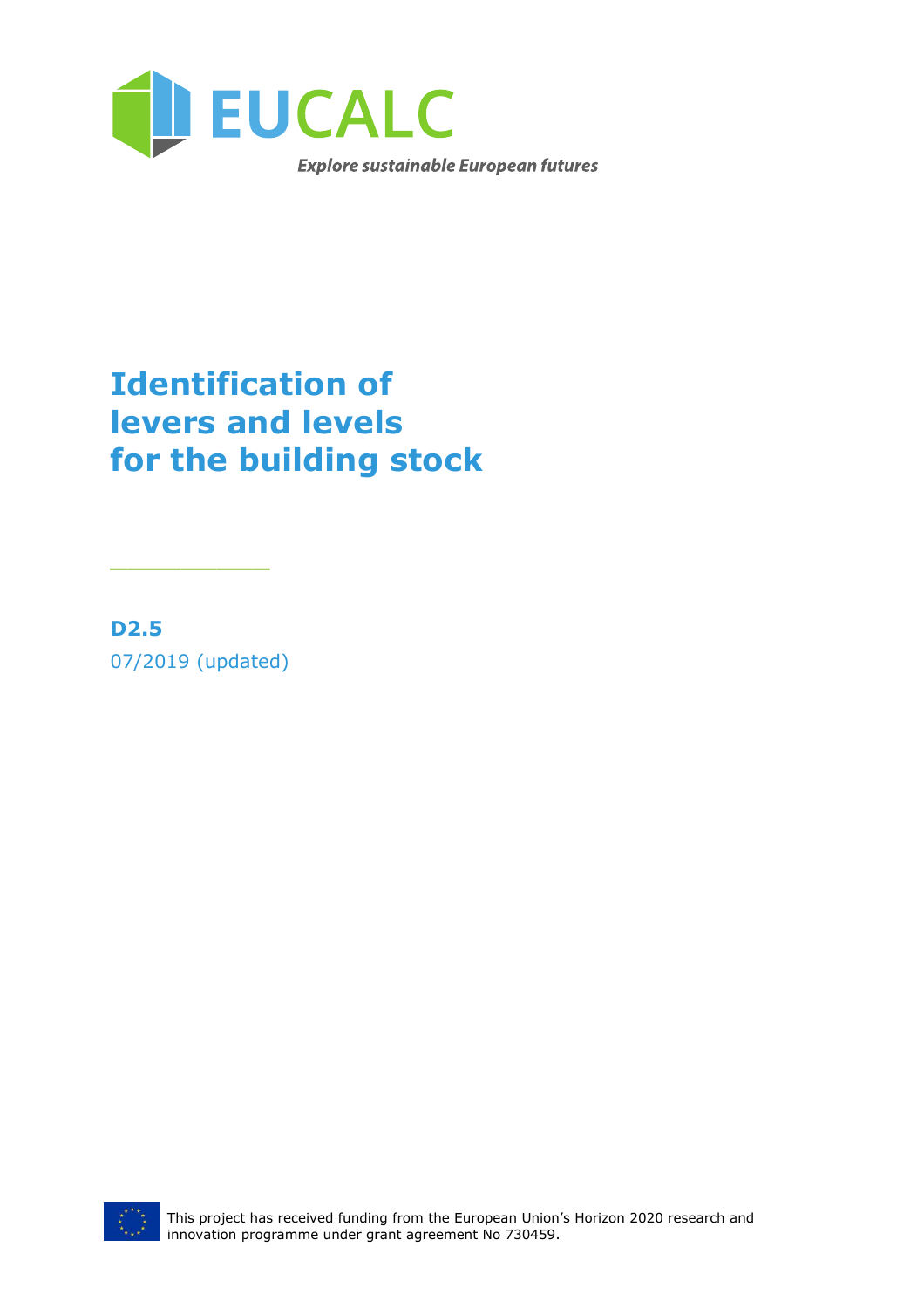

| <b>Name</b>                                | Project Acronym and EU Calculator: trade-offs and pathways towards<br>sustainable and low-carbon European Societies - EUCalc |
|--------------------------------------------|------------------------------------------------------------------------------------------------------------------------------|
| Agreement 730459<br>Grant<br><b>Number</b> |                                                                                                                              |
| Document Type                              | Report                                                                                                                       |
| Work Package                               | WP <sub>2</sub>                                                                                                              |
| <b>Document Title</b>                      | Identification of levers and levels for the building stock.                                                                  |
| Main authors                               | Judit Kockat, Anna Sophia Wallerand, Ivan Jankovic,<br>Xiang Wang                                                            |
| Partner in charge                          | <b>BPIE</b>                                                                                                                  |
| Contributing partners                      | <b>FPFI</b>                                                                                                                  |
| Release date                               | <b>July 2019</b>                                                                                                             |
| <b>Distribution</b>                        | All involved authors and co-authors agreed on<br>the<br>publication.                                                         |

#### Short Description

This report summarises the levers and levels affecting changing energy use and consumption patterns in the building stock. The main drivers of greenhouse gas (GHG) emissions have been identified and defined. The calculation method is described for heating of residential and non-residential buildings, for district heating and for residential appliances.

The assumptions and definitions are explained. The respective ambition levels for each of the drivers are developed, from an ambition that follows the observed trend (level one) to a disruptive ambition (level four).

| Quality check                                                                        |                   |  |  |
|--------------------------------------------------------------------------------------|-------------------|--|--|
| Name of reviewer                                                                     | Date              |  |  |
| Luis Costa, Potsdam Institute for 27th of June 2019<br>Climate Impact research (PIK) |                   |  |  |
| Gino Baudry, Imperial College London                                                 | 24th of June 2019 |  |  |

#### **Statement of originality:**

This deliverable contains original unpublished work except where clearly indicated otherwise. Acknowledgement of previously published material and of the work of others has been made through appropriate citation, quotation or both.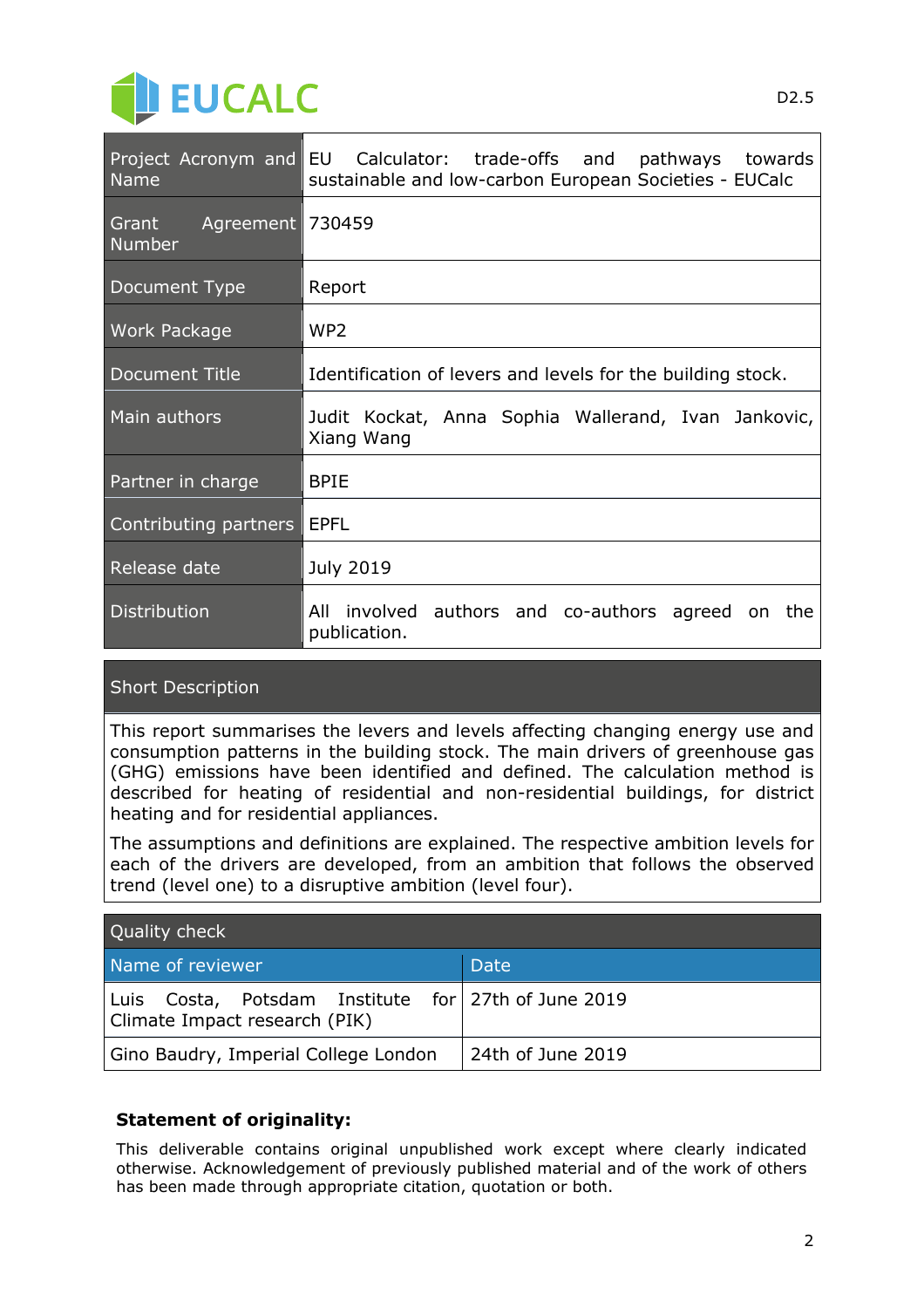# EUCALC

# **Table of Contents**

| 1                       |        |                                                                                 |  |
|-------------------------|--------|---------------------------------------------------------------------------------|--|
| $\overline{\mathbf{2}}$ |        |                                                                                 |  |
| 3                       |        | Drivers of the GHG emissions associated with buildings  8                       |  |
|                         |        |                                                                                 |  |
|                         | 3.1.1  |                                                                                 |  |
|                         | 3.1.2  |                                                                                 |  |
|                         | 3.1.3  |                                                                                 |  |
|                         | 3.1.4  |                                                                                 |  |
|                         | 3.1.5  |                                                                                 |  |
|                         | 3.1.6  | Heating and cooling (ventilation) system efficiency 11                          |  |
|                         | 3.1.7  |                                                                                 |  |
|                         | 3.1.8  |                                                                                 |  |
|                         | 3.1.9  |                                                                                 |  |
|                         | 3.1.10 |                                                                                 |  |
|                         | 3.1.11 |                                                                                 |  |
|                         | 3.1.12 |                                                                                 |  |
| 4                       |        |                                                                                 |  |
| 5                       |        |                                                                                 |  |
|                         |        | 5.1 Overall calculation logic for heating in the buildings' module 12           |  |
|                         |        |                                                                                 |  |
| 6                       |        |                                                                                 |  |
|                         |        |                                                                                 |  |
|                         | 6.1.1  |                                                                                 |  |
|                         | 6.1.2  |                                                                                 |  |
|                         |        | 6.2 Technology and fuel share for in-house heating and cooling technologies. 19 |  |
|                         | 6.2.1  |                                                                                 |  |
|                         | 6.2.2  |                                                                                 |  |
|                         | 6.2.3  |                                                                                 |  |
|                         |        |                                                                                 |  |
|                         | 6.3.1  |                                                                                 |  |
|                         | 6.3.2  |                                                                                 |  |
| 7                       |        |                                                                                 |  |
| 8                       |        |                                                                                 |  |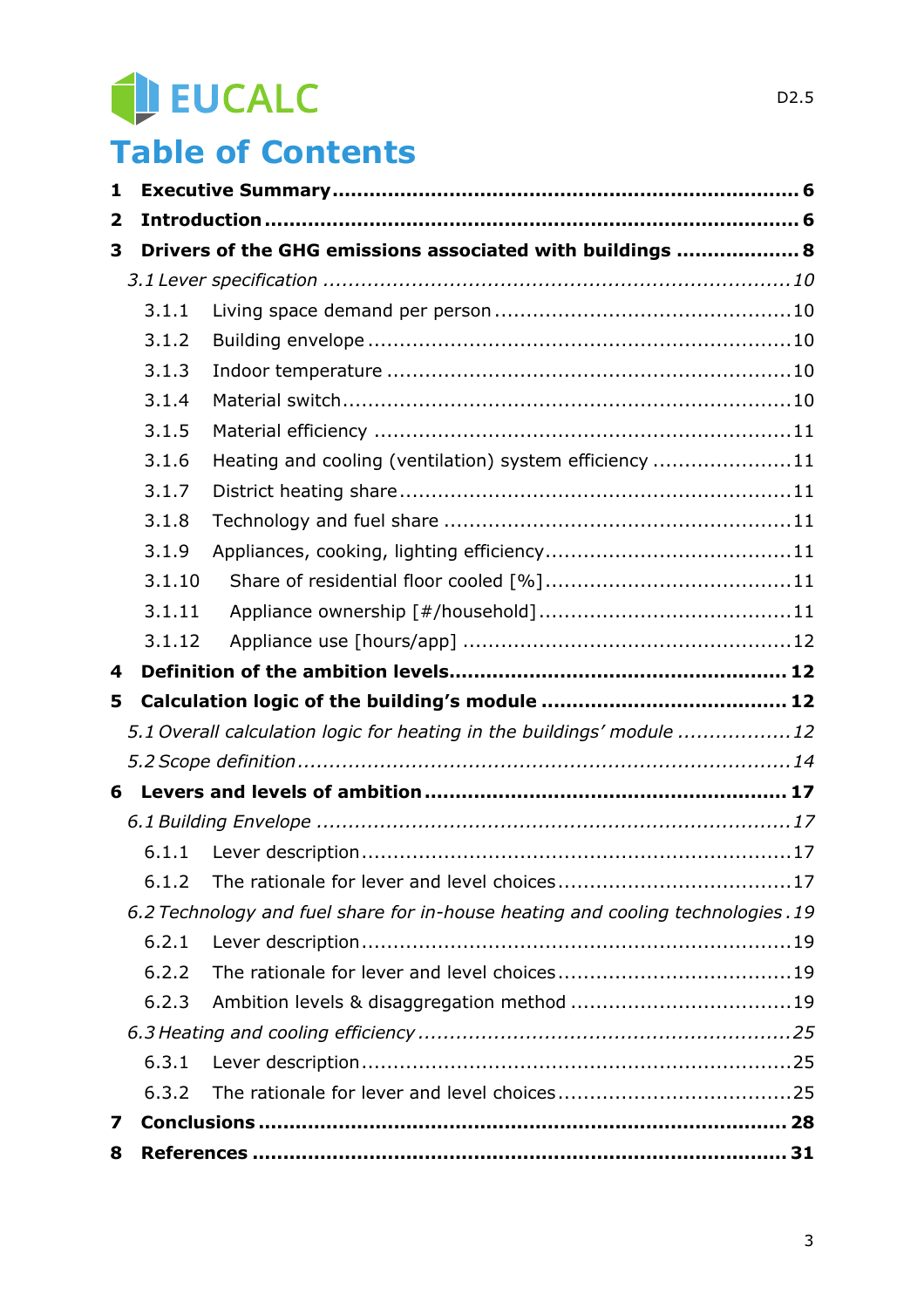# EUCALC

# **List of Tables**

| Table 1 - List of levers for heating, district heating, and appliances          |  |
|---------------------------------------------------------------------------------|--|
|                                                                                 |  |
|                                                                                 |  |
|                                                                                 |  |
| Table 5 - Assumption for fuel phase out and substitution for different ambition |  |
|                                                                                 |  |
|                                                                                 |  |
|                                                                                 |  |
|                                                                                 |  |

# **List of Figures**

| Figure 4 - Calculation logic of heating within the buildings' module  14 |  |
|--------------------------------------------------------------------------|--|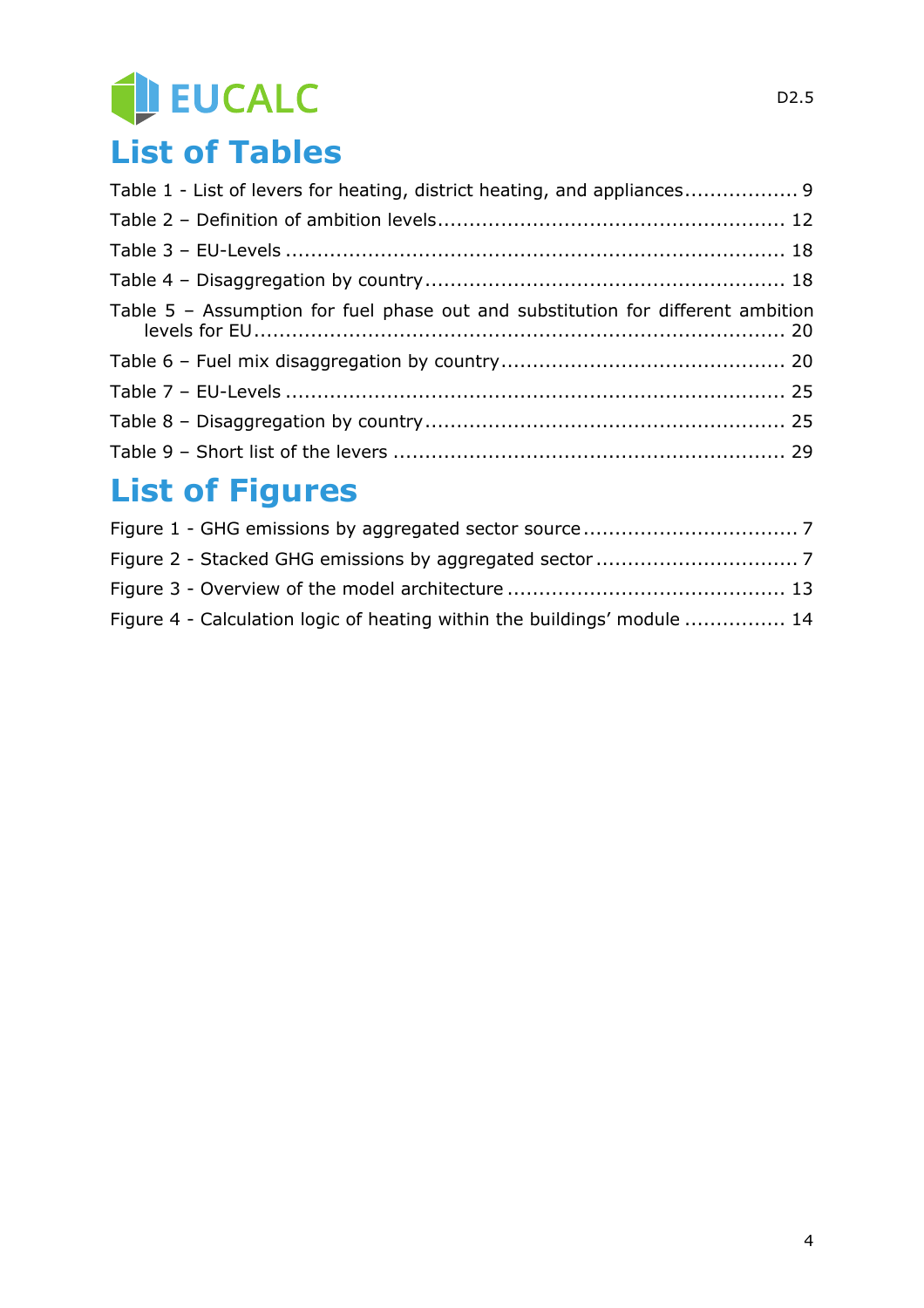# EUCALC **List of abbreviations**

GHG – greenhouse gas ITC – information and communications technology SFH – single-family house MFH – multi-family house kWh<sub>therm</sub> - thermal kilowatt-hour  $kWh_{fuel}$  – kilowatt-hour in fuel  $gCO<sub>2</sub>e$  – grams of carbon dioxide-equivalents MJ - Megajoule  $\epsilon/m^2$  – euro per meter square of area CHP – combined heat and power

# **Glossary**

Floor area – living space in residential buildings and used floor space in nonresidential buildings

Conditioned space – floor area that is heated, cooled or ventilated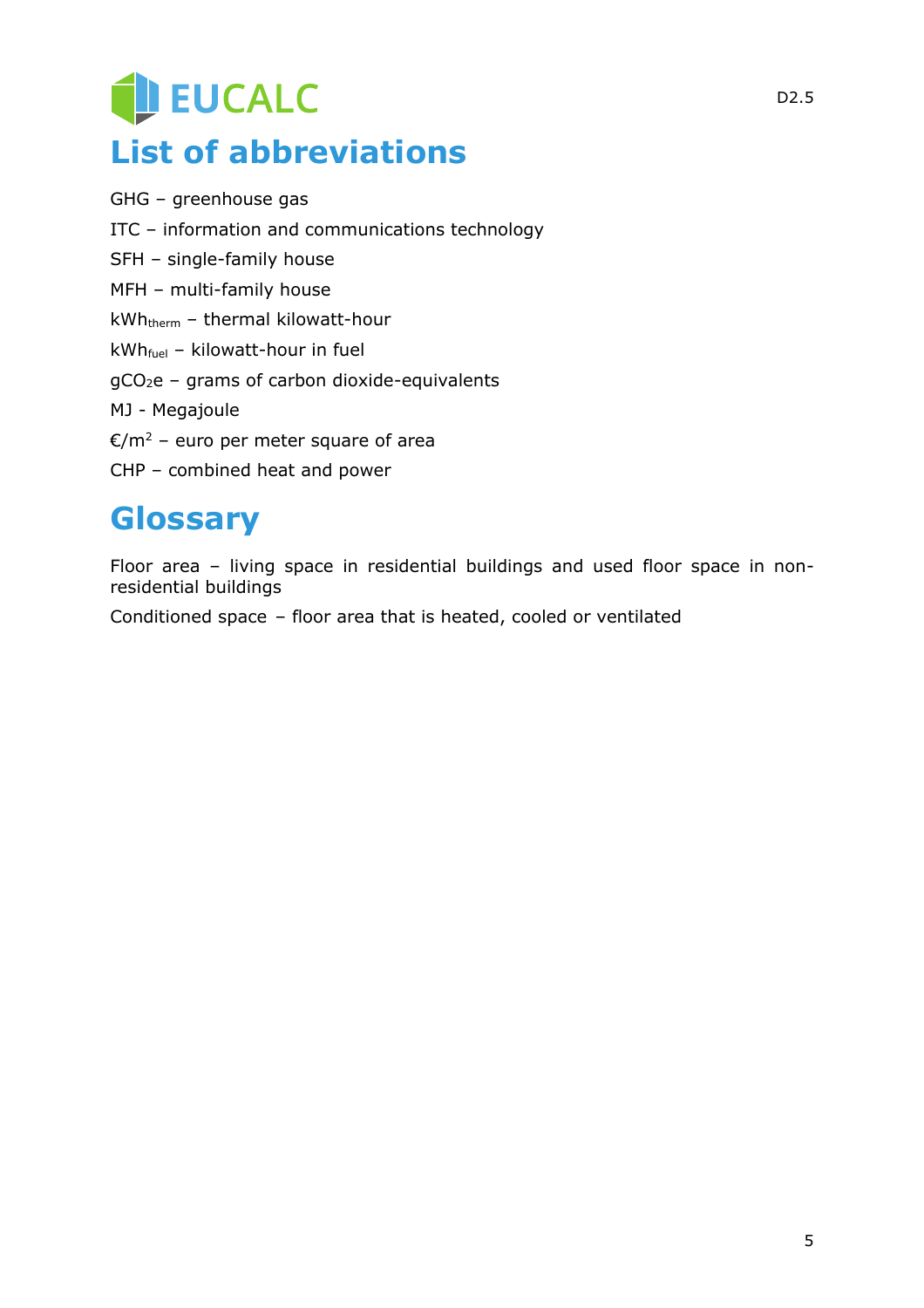# **DEUCALC 1 Executive Summary**

The European Calculator (EUCalc) project which aims at developing a new stateof-the-art model, with origins in the modelling philosophy of the Global Calculator, will create an online tool for analysing trade-offs and pathways towards a sustainable and low-carbon future in Europe. With this tool, EUCalc aims to provide decision-makers with an accessible energy modelling solution to quantify the sectorial energy demand, greenhouse gas (GHG) emissions trajectories and social implications of lifestyles and energy technology choices in Europe. This deliverable specifically focuses on the building sector and its impact on energy and emissions.

What are the drivers of GHG emissions originating in buildings and what is their influence? To answer this question the building module is being developed that comprises residential and non-residential buildings and includes the main uses of energy and origins of GHG emissions in buildings and, therefore, it includes heating, cooling and household appliances.

To assess the impact of different switches in the tool interface, for example, renovation, energy quality in new construction, better heating systems and fuel, the user can select and change each driver and view the resulting change in delivered energy and GHG emissions instantly online. How these drivers – called 'levers'– are defined and what choices are offered to the user is described in this deliverable. Each lever has different levels of ambition defined for buildings.

# **2 Introduction**

Greenhouse gas emissions (GHG) from buildings contribute one of the four biggest shares in Europe. [Figure 1](#page-6-0) (source: European Environment Agency (EEA), 2018) shows that the direct emissions from the residential and the commercial buildings make 13% of the GHG emissions. Most of these direct emissions stem from space and water heating which consumes 79.2% of the energy delivered to buildings (Eurostat, 2018). The indirect emissions from used electricity and district heating for buildings are still allocated to energy supply in [figure 1.](#page-6-0) When considering them, buildings account for 36% (Directorate-General for Energy (European Commission), 2019) of the European GHG emissions.

The potential to save energy and GHG in buildings starts to take effect as the negative GHG emission growth rate begins as shown in [figure 2](#page-6-1) - (source: European Environment Agency (EEA), 2019). The potential has been assessed to be large (Kranzl *et al.*, 2014), however, numerous barriers need to be overcome (Bürger, 2012).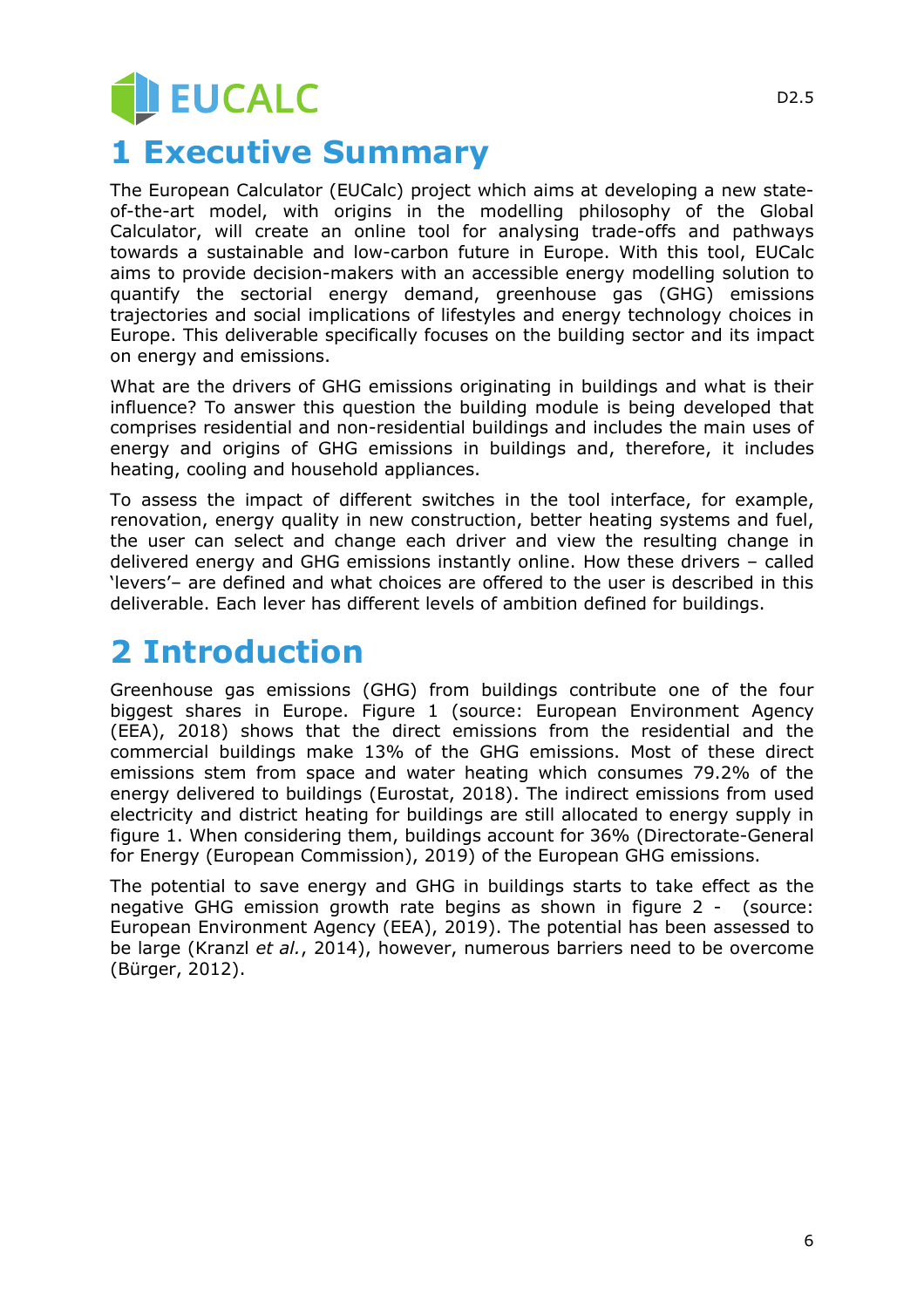



*Figure 1 - GHG emissions by aggregated sector source*

<span id="page-6-0"></span>What do we mean by GHG emissions from buildings? Buildings host people and provide an environment that is liveable, healthy and comfortable. Heating, cooling, ventilation and lighting systems create this environment by burning fuel and by using electricity. The amount of energy consumed for creating a comfortable environment depends mostly on the design and the quality of the building. Hence, the GHG emissions related to conditioning the space and air in buildings are allocated to buildings.



*Figure 2 - Stacked GHG emissions by aggregated sector*

<span id="page-6-1"></span>Beyond providing a suitable environment, buildings are used by people to host many activities. Some of these activities may consume energy and cause GHG emissions, for example, working, cooking and entertainment.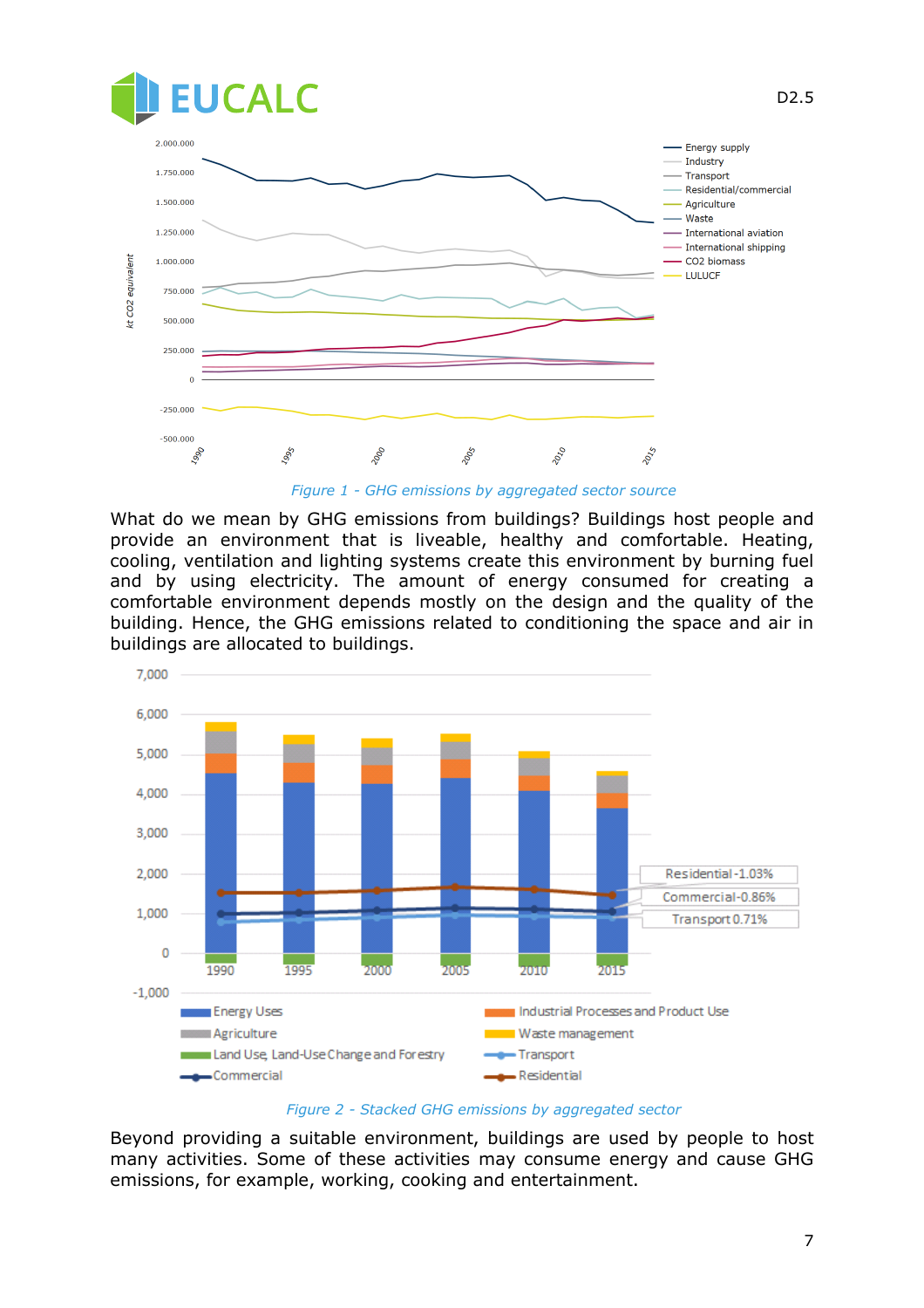

As energy balances commonly aggregate sectors, the energy demand and GHG emissions of households and the service sector include not only indoor environment conditioning but also appliances (i.e. fridges, washing machines, dishwashers), and information and communications technology (ITC) equipment. Energy consumption of appliances, also referred to as plug-loads, depends on their efficiency and on users' behaviour. More about efficiency of appliances, their use, and how these are changed in their respective levers, can be found in the appliances submodule and lifestyle module documentation. However, for households, they are included in the buildings' module. If we talk about the service sector, this additional energy consumption is very dependent on the type of business. For example, a restaurant will have a much higher energy demand for cooking than an office, while an office will have a much lower heating demand than a swimming pool that will have a much lower electricity demand for ITC than a hospital. As a simplification, the building module includes service sector energy demand and GHG emissions for appliances, ITC, and cooking as an aggregate<sup>1</sup>.

# **3 Drivers of the GHG emissions associated with buildings**

Greenhouse gas emissions take place whenever fuels are burned, which can happen either directly in buildings or outside of them, for example, electricity used in buildings is generated in a local power plant. Fuels are usually burned for heating, and to a very small share for cooking. Depending on the location, electricity may also be used largely for heating. In general, electricity is consumed mostly for cooling (OECD/IEA, 2018), while appliances are responsible for approximately 17% of the final electricity used in buildings (International Energy Agency (IEA), 2018). The latter includes white appliances, such as fridge and washing machine, as well as black appliances including information and communications technology (ITC) equipment.

The heating and cooling drivers for GHG emissions, in general, encompass the building envelope on one hand and the technology and fuel choice combined with the system efficiency on the other hand. In specific, the living space demand per person also affects the space that needs to be heated and cooled, i.e. the conditioned space.

The drivers related to appliances cover the efficiency of the appliances and how much the appliances are used. While the use of a fridge or a washing machine may not vary a lot, the use of computers and phones has been increasing.

Parameters such as living space per person and use of appliances are covered in a lifestyle module and described in the respective documentation.

Additional way in which buildings are associated with GHG emissions is the composition and construction of the building itself, comprising grey energy needed to produce the materials for the construction and to perform the construction itself. In addition, we should note that biological and chemical processes needed for producing construction material may influence greenhouse gas emissions as well. To include the GHG emissions related to the construction

 $<sup>1</sup>$  The energy use beyond heating is not implemented for the service sector. This will be done in an</sup> effort to map the energy balances.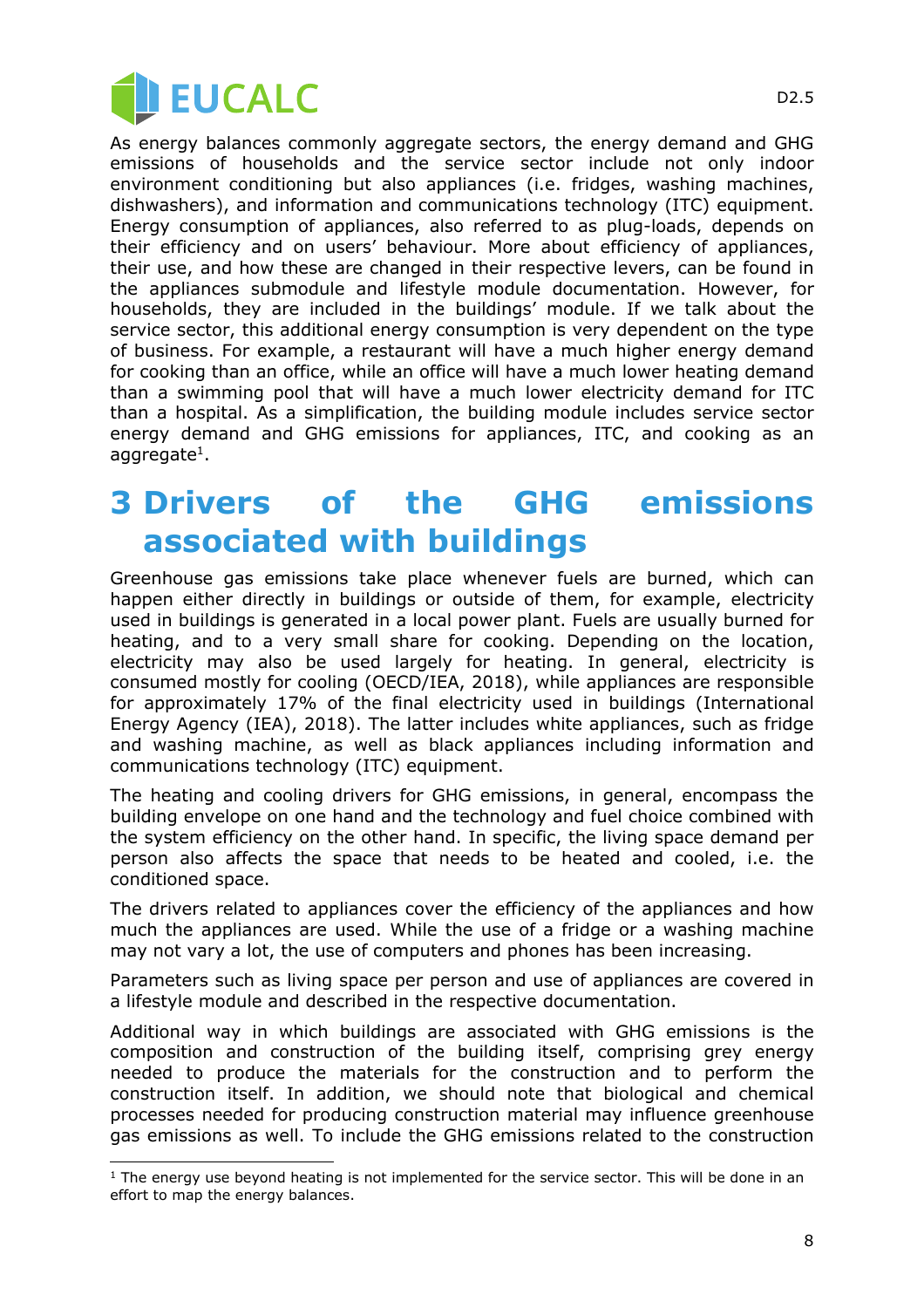

and renovation of buildings, the building module interacts with the manufacturing module by providing constructed and renovated surface areas. In this sense, the composition and the production of the materials is calculated within the manufacturing module.

For the material calculation, the building envelope lever has a second effect. Aside from setting the fuel demand for heating (described above) it also sets the level of construction and insulation.

Finally, the material mix and the switch from concrete and steel to biomaterials rests with the material switch lever located in the manufacturing module. Following the inputs from the building module (WP2.1), the manufacturing module assesses the required amount of materials and estimates the future annual production of these industrial sectors. This describes the main material switches occurring in different products and is expressed as the percentage of material that is expected to be substituted by 2050 by a less carbon-intensive one, as described in the WP3 documentation.

The carbon emissions and energy inputs associated with products such as steel, wood or insulation can be reduced in 3 ways: (i) switching to less carbonintensive materials, which is covered by the material switch lever; (ii) reducing the amount of required material during manufacturing, which can be done through improvements in the design, and (iii) using more recycled material to reduce energy & emissions. The last two ways are covered by the material efficiency lever.

<span id="page-8-0"></span>lists all the levers associated with buildings. Please note that some of these levers are located and documented in other modules.

| Lever                                                         | <b>Brief description</b>                                                                                                                         |  |  |
|---------------------------------------------------------------|--------------------------------------------------------------------------------------------------------------------------------------------------|--|--|
| Living space demand per person<br>[in lifestyle module]       | This lever controls the average living space<br>per person.                                                                                      |  |  |
| <b>Building envelope</b>                                      | This lever controls the average heat loss<br>which is reduced by insulation and affects the<br>energy need per floor area.                       |  |  |
| Indoor temperature<br>[in the lifestyle module]               | This lever controls the average room<br>temperature during warm and cold times of<br>the year.                                                   |  |  |
| Material switch <sup>2</sup><br>[in the manufacturing module] | Percentage of material replaced by another in<br>products.                                                                                       |  |  |
| <b>Material efficiency</b>                                    | Percentage of decrease in material demand<br>due to smart design, use of more efficient<br>materials, smart manufacturing (e.g. 3D<br>printing). |  |  |
| Heating and cooling (ventilation) system<br>efficiency        | This lever controls the average energy loss in<br>heating, cooling and ventilation systems and<br>district heating generation.                   |  |  |

*Table 1 - List of levers for heating, district heating, and appliances*

<sup>&</sup>lt;sup>2</sup> This lever also controls the material mix used to construct or insulate buildings.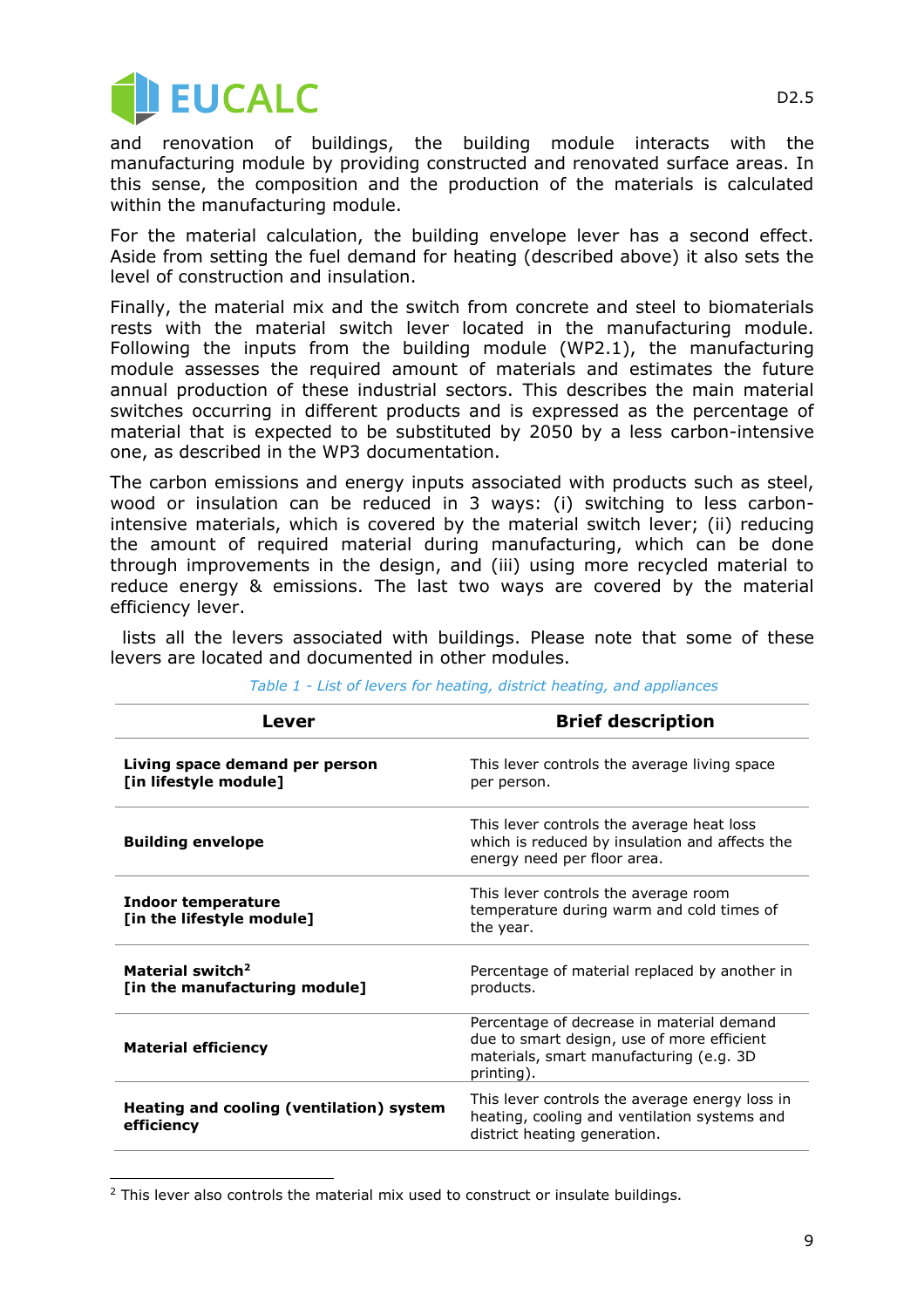

| <b>District heating share</b>                                  | This lever controls the level of heating energy<br>demand covered by district heating.                                                             |  |  |
|----------------------------------------------------------------|----------------------------------------------------------------------------------------------------------------------------------------------------|--|--|
| <b>Technology and fuel share</b>                               | This lever controls the mix of technologies<br>used for space heating, space cooling, hot<br>water, cooking and lighting, and district<br>heating. |  |  |
| Appliances, cooking, lighting efficiency                       | This lever controls the average rate of energy<br>use for appliances, cooking, and lighting.                                                       |  |  |
| Share of residential floor cooled [%]<br>[in lifestyle module] | Amount of floor space cooled.                                                                                                                      |  |  |
| Appliance ownership [#/household]<br>[in lifestyle module]     | Yearly hours of use of each appliance.                                                                                                             |  |  |
| Appliance use [hours/app]<br>[in lifestyle module]             | How often appliances are replaced.                                                                                                                 |  |  |

# **3.1 Lever specification**

### **3.1.1 Living space demand per person**

The living space demand per person affects energy consumption. The larger floor area is conditioned (heated or cooled), the higher is the energy demand. Reducing the average size of dwellings, for example by sharing kitchens and common areas, will impact emission levels.

## **3.1.2 Building envelope**

Heating and cooling account for around 30% of all the energy demand of buildings. The amount of energy needed to heat or cool buildings can be reduced significantly by improving external walls, floors, roofs, ceilings, windows and doors so that the building is better insulated. This means that less heat can escape from the inside of the building during cold weather, and less heat from outside can get in if when it is cooled.

### **3.1.3 Indoor temperature**

Heating and cooling represent a big proportion of the energy demand of buildings. The energy demand will increase when maintained indoor temperatures significantly deviate from the outdoor temperatures.

### **3.1.4 Material switch**

The material switch lever describes the main material switches occurring in products (e.g. in cars, buildings, etc.). It is expressed as the percentage of material in a product that is expected to be substituted by 2050 by a less carbon-intensive material, over the product lifecycle.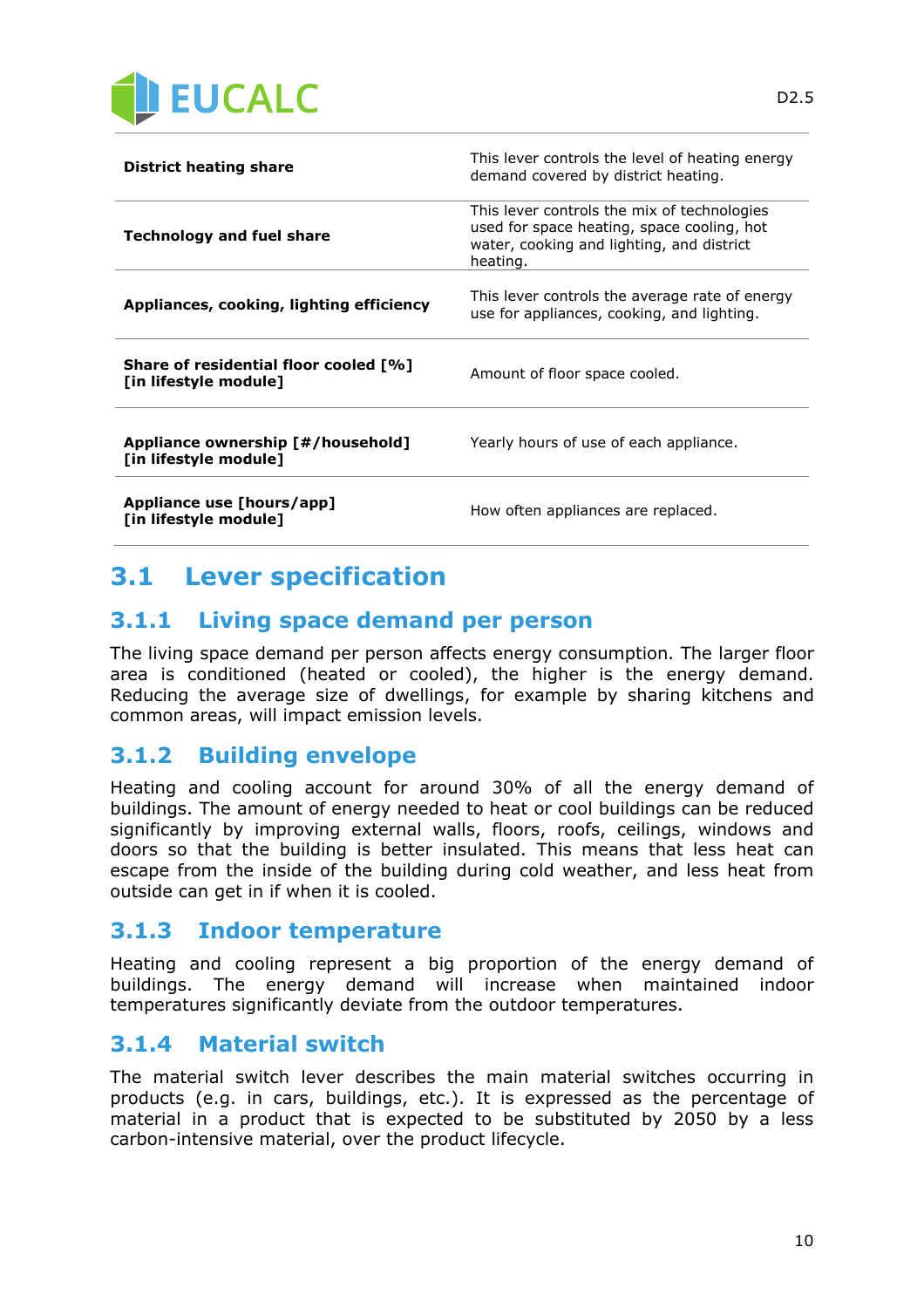# **BEUCALC**

## **3.1.5 Material efficiency**

This lever represents the percentage of decrease of material used in products due to certain factors, including designs that require less material, use of better materials, improvement of manufacturing yields, and reuse after disposal among others.

### **3.1.6 Heating and cooling (ventilation) system efficiency**

HVAC systems have recently become more energy efficient. Increase in the energy efficiency lowers the emissions impact.

### **3.1.7 District heating share**

District heating can facilitate decarbonisation buildings in dense urban areas, even with decreasing heat density. It is particularly difficult to reduce energy consumption of the protected buildings located in dense urban area, partly due to historic or special restrictions.

### **3.1.8 Technology and fuel share**

A variety of different technologies are used in buildings for space heating, water heating, and cooking. These technologies can have very different efficiencies and emissions associated with them. Today, the most common forms of heating in urban areas are combined heat and power (CHP), district heating, and gas boilers. In rural areas, solid fuel boilers are most common.

In the future, new technologies with much lower emissions could be used, for example, heat pumps (that use electricity to move heat from the outside of the building to the inside) and solar hot water systems. This lever allows users to change the portion of buildings using these new technologies and reduce emissions. Similarly, this lever addresses the share of cooling systems that use more efficient and lower carbon technology. The technologies for space cooling within the model are air conditioning, chillers, and solar cooling.

## **3.1.9 Appliances, cooking, lighting efficiency**

A variety of different technologies are used in buildings for cooking, lighting, and appliances. This lever allows a higher use of electricity in cooking (rather than gas, oil or traditional biomass), and to introduce more efficient lighting options like LED bulbs.

## **3.1.10 Share of residential floor cooled [%]**

This lever determines the fraction of the residential floor space per person subjected to cooling. The rationale for the lever is that for large parts of Europe, increase in cooling energy demand due to global warming, are said to outweigh the expected reductions in energy for heating.

### **3.1.11 Appliance ownership [#/household]**

This lever describes the amount of white and black appliances found in each household, and is expressed as appliance/cap. A reduction in the average number of appliances found in households, all other things kept constant, leads to a reduction in carbon emissions.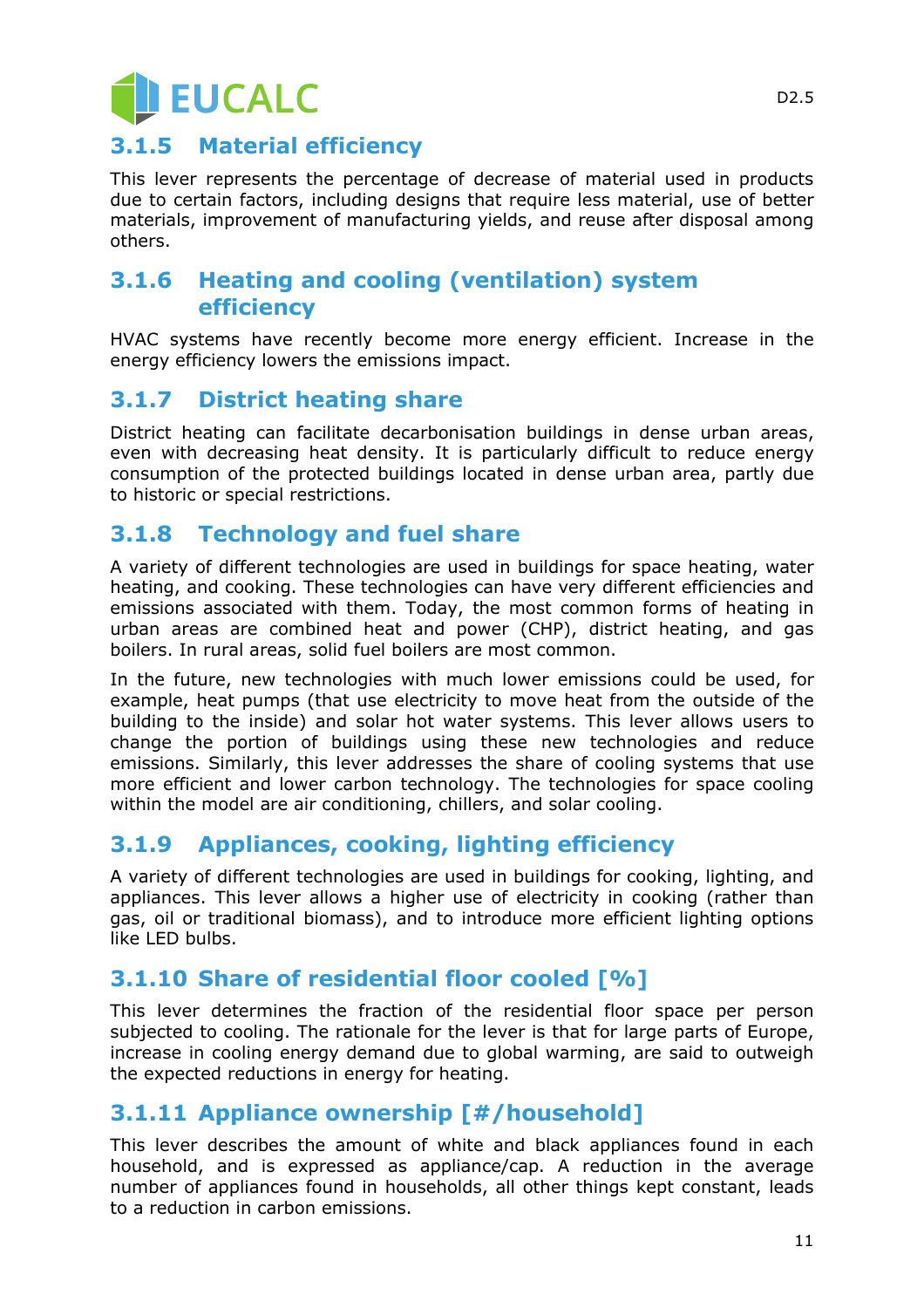# **DEUCALC**

## **3.1.12 Appliance use [hours/app]**

This lever controls the number of hours an appliance is used per year. In combination with the lever that sets the number of appliances owned, it will allow the user to additionally evaluate the energy implications of a moderate use of appliances.

# **4 Definition of the ambition levels**

[Table 2](#page-11-0) describes four ambition levels used for the EUCalc model. Being one of the EUCalc components, the building module uses the same set of ambition levels.

<span id="page-11-0"></span>

| Level 1<br>This level contains projections that are<br>aligned and coherent with the<br>observed trends.                                                                          | <b>Level 2</b><br>This level is an intermediate scenario,<br>more ambitious than observed trends<br>but not reaching the full potential of<br>available solutions.                                                                                                                                                                        |  |  |
|-----------------------------------------------------------------------------------------------------------------------------------------------------------------------------------|-------------------------------------------------------------------------------------------------------------------------------------------------------------------------------------------------------------------------------------------------------------------------------------------------------------------------------------------|--|--|
| Level 3<br>This level is considered very ambitious<br>but realistic, given the current<br>technology evolutions and the best<br>practices observed in some<br>geographical areas. | Level 4<br>This level is considered as<br>transformational and requires large<br>additional efforts such as strong<br>changes in the way society is<br>organized, very fast market uptake of<br>deep measures, an extended<br>deployment of infrastructures, major<br>technological advances and<br>breakthroughs (but without relying on |  |  |

*Table 2 – Definition of ambition levels*

# **5 Calculation logic of the building's module**

# **5.1 Overall calculation logic for heating in the buildings' module**

The buildings module is based on an approach of medium complexity  $3$  to compute energy consumption and GHG emissions from buildings in the household and service sector<sup>4</sup>. This calculation is based on historical data<sup>5</sup> and projections until 2050 considering the ambition level choices made by the user and described in the lever specifications sections in this document.

 $3$  The Energy demand is performed on a bottom-up approach with a simplified single zone model for the assessment of climate impact on the energy demand for space heating and space cooling.

<sup>4</sup> Buildings from the industry sector are excluded.

<sup>5</sup> Historical data are described in deliverable D2.1.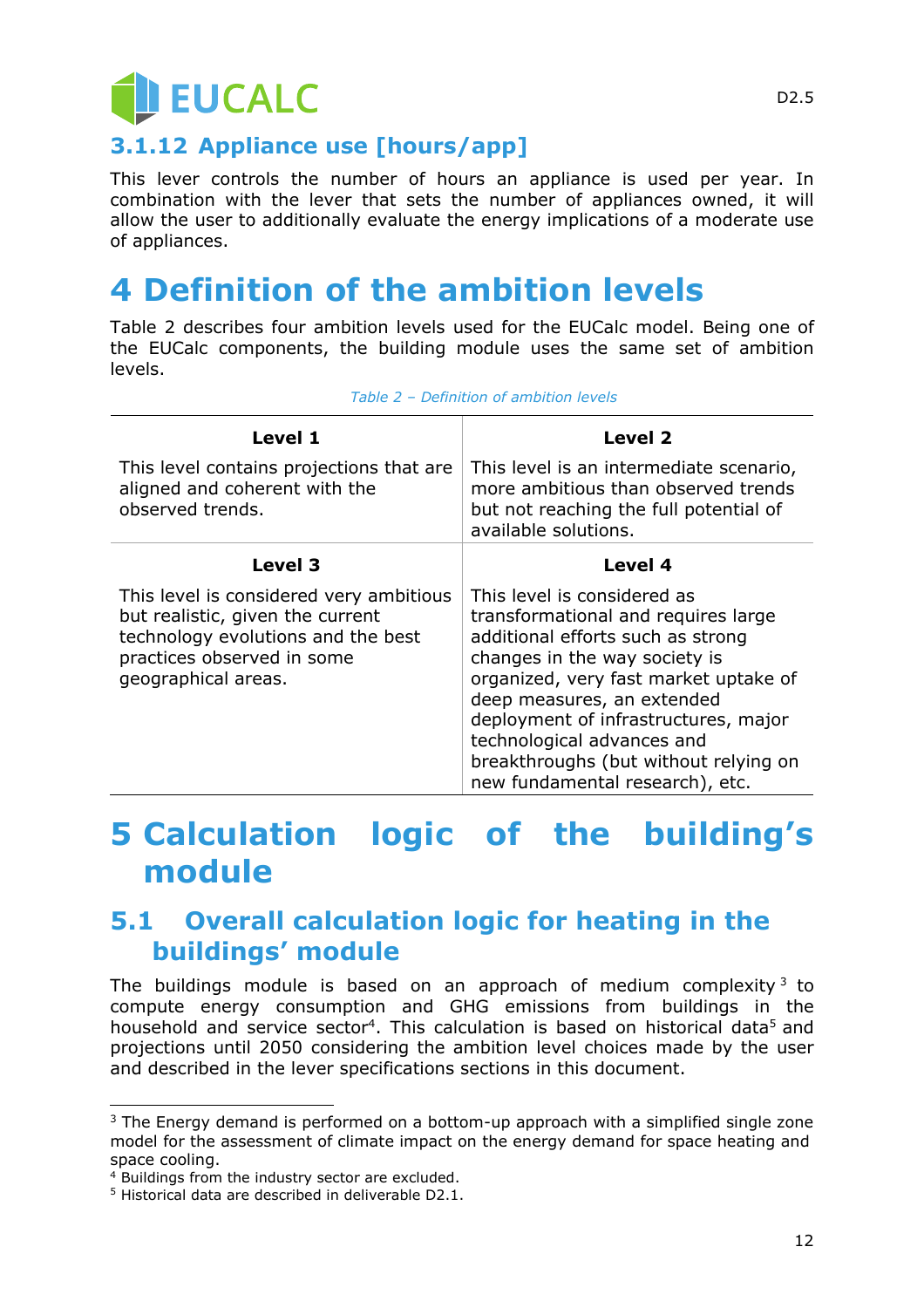



*Figure 3 - Overview of the model architecture*

Indirect emissions from buildings and appliances are addressed in other WPs. For example, Power module assesses the emissions related to the electricity production and the upstream emissions of fossil fuels, while the Manufacturing module assesses the emissions related to the manufacturing of the buildings, appliances, and infrastructures<sup>6</sup>.

The interaction of the buildings' module with other modules in the EUCalc architecture can be found in Figure 3.

The calculation logic for heating consists of the following steps:

- the building stocks' energy performance with respect to its envelope quality is measured in energy need (also called useful energy) in kWh/m²
- the heating behaviour of the occupant (in  $\circ$ C);
- the technology share for each heating system and fuel (in %);
- the energy efficiency of each technology for each heating system (in kWh<sub>therm</sub>/kWh<sub>fuel</sub>);
- the emission intensity of each type of fuel used in the various technologies  $(qCO<sub>2</sub>e/MJ);$
- the costs for the renovation and new construction of buildings ( $\epsilon/m^2$ ).

The calculation logic for heating that is described in the following sections is applied to both residential and non-residential buildings.

Heating energy delivered to buildings depends on three sets of factors:

<sup>6</sup> WP5: Electricity and Fossil Fuels, WP3: Production and Manufacturing http://www.europeancalculator.eu/research-approach-wps/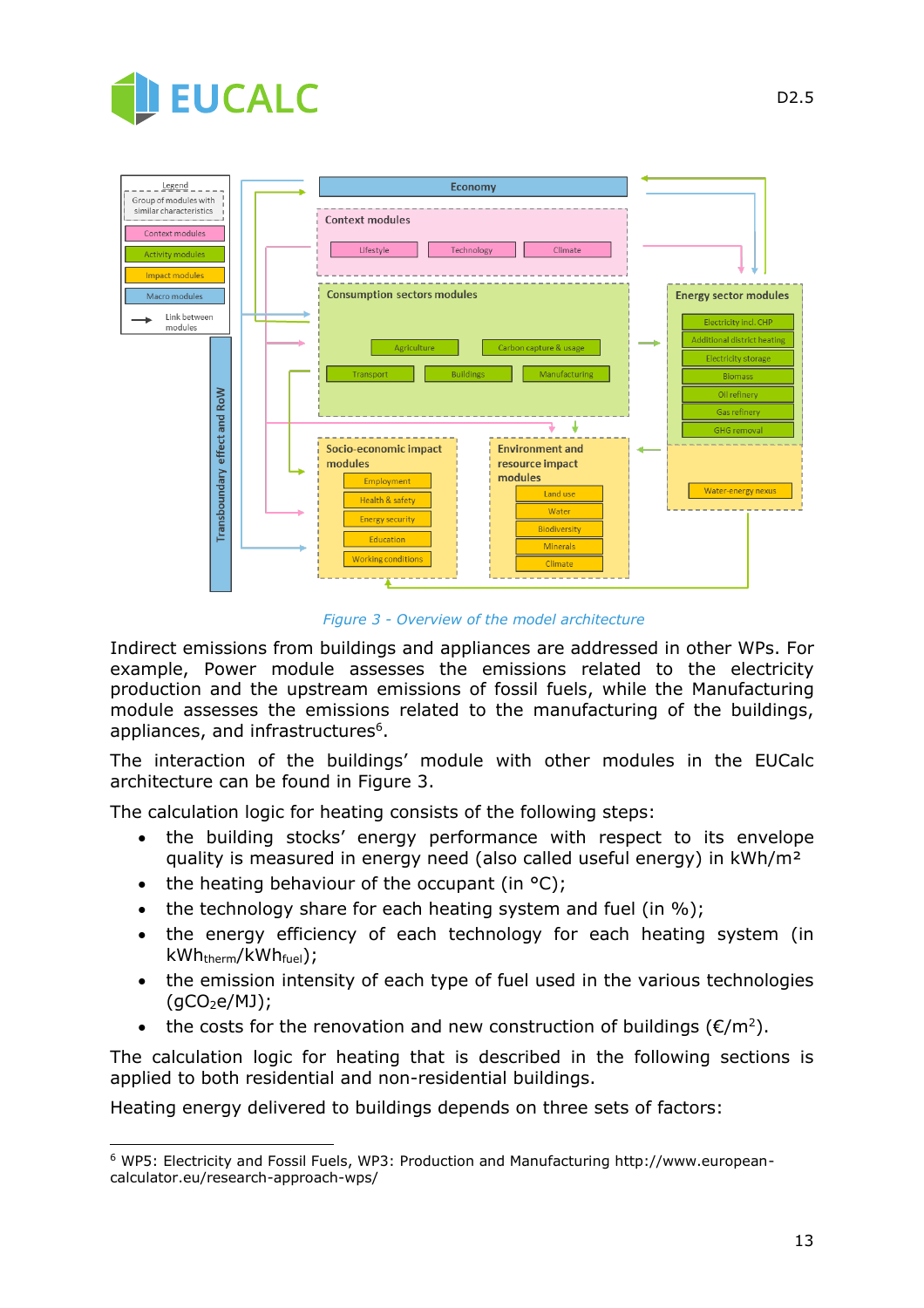

- The population development and the floor space demand per person (one part of the activity level).
- The mixes of different ages and geometries of buildings existing in the countries as well as the climate, behaviour and insulation-based heat losses. This forms a second part of the activity level and contains the passive technologies in the buildings.
- The heating technologies that are part of the active elements in a building encompassing the fuel type (e.g. biomass, gas), the technology mix (e.g. heat pump), and the efficiency of the systems.
- The energy need that is to be covered by district heating is determined via the district heating share-lever. This lever is described in the documentation of the district heating module in deliverable D2.6.



*Figure 4 - Calculation logic of heating within the buildings' module*

The following subsections describe the details of the three subsets.

## **5.2 Scope definition**

The buildings' module comprises the calculation of energy demand for heating residential and non-residential buildings, household appliances, and additional district heating that supplements heat from combined heat and power and industry waste heat. Elements are to be added to calculate the energy demand for lighting, cooking, cooling and hot water.

GHG emissions are calculated whenever the energy transformation happens within the building or within additional district heating plants. This excludes GHG emissions from electricity generation and from combined heat and power plants. The reason behind is that district heating is mostly associated with supplying energy to buildings, while on the other hand, energy from electricity generation and CHP may be largely used for other purposes as well (industry, transport, etc.) and is, therefore, assessed in the other modules. GHG emissions from prior value chains, such as the production of cement or insulation material or steel for district heating pipelines, are calculated in other modules such as industry/manufacturing. Another example is the production of wood or biogas for heating which is calculated in agriculture and land-use.

The increasing integration of buildings into the energy system was covered regarding two aspects: the increasing electrification of the energy sources used in buildings and the potential for demand response. The second aspect is covered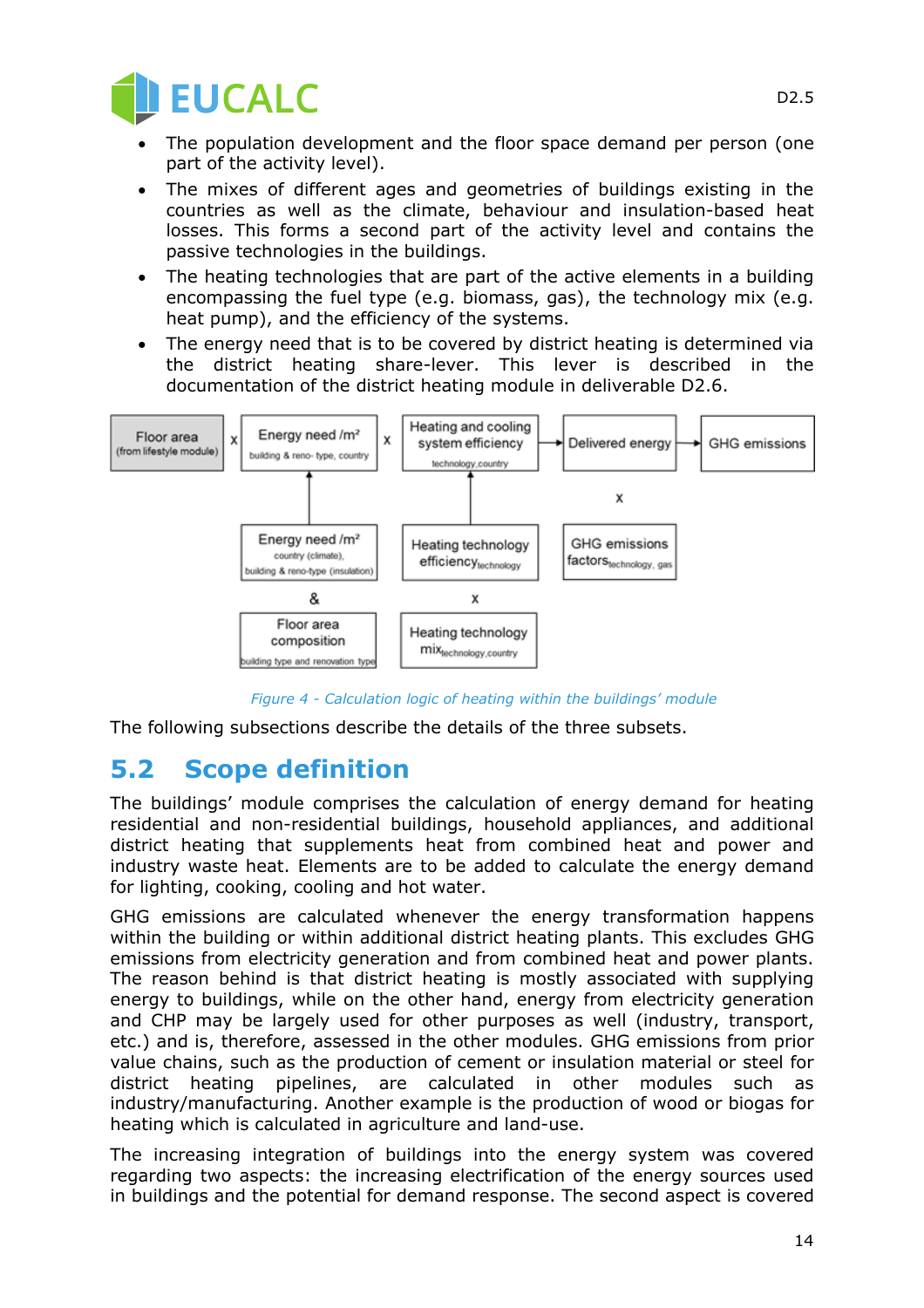

in the demand response module, while the first on is linked to the technology and fuel share lever described in section [6.2](#page-18-0) on page [19.](#page-18-0)

Simultaneaously, the emission savings originating in buildings but taking effect only in the energy module where electricity is generated are integrated in the picture of emission savings from buildings. To be able to cover the complete  $CO<sub>2</sub>$ emissions in the buildings graphs and in the assessment, the factor for the  $CO<sub>2</sub>$ emissions from electricity generation and district heating combined heat and power (CHP) plants are received from the energy system module for electricity generation incl. CHP.

More information about interactions between different EUCalc modules can be found in [table 3](#page-14-0) and [table 4](#page-14-1) in the documentation<sup>7</sup> of the respective modules.

<span id="page-14-0"></span>

| connected<br><b>Levers</b><br>to.<br><i>inputs</i> | <b>Inputs</b>                     | <b>Use of inputs</b>              |
|----------------------------------------------------|-----------------------------------|-----------------------------------|
| From Climate<br>• Global mitigation effort         | • Average temperature outdoor air | • Space cooling and space         |
|                                                    | • wind speed<br>• solar radiation | heating                           |
| From Lifestyle                                     |                                   |                                   |
| • Living space per person                          | • Total floor area demand         | • Space heating, hot water        |
| • Percentage of cooled<br>living space             | • Space cooling factor            | and space cooling in<br>buildings |
| • Space cooling and<br>heating                     |                                   |                                   |

#### *Table 3 – Input interfaces*

#### <span id="page-14-2"></span>*Table 4 – Output interfaces*

<span id="page-14-1"></span>

| <b>Outputs</b>                                                                                                                           | Levers affecting this output                                                                                                                          | <b>Calculation of the</b><br>output               |
|------------------------------------------------------------------------------------------------------------------------------------------|-------------------------------------------------------------------------------------------------------------------------------------------------------|---------------------------------------------------|
| To Climate Emissions<br>$\bullet$ emissions of CO2 and if<br>available CH4 and N2O<br>(both were not included<br>in the building module) | Technology and fuel levers<br>• Building envelope,<br>• Technology and fuel share<br>• Heating and cooling efficiency                                 | • Space heating<br>• Space cooling<br>• Hot water |
|                                                                                                                                          | Key behaviours<br>• Living space per person,<br>• Percentage of cooled living space<br>• Space cooling and heating                                    |                                                   |
|                                                                                                                                          | All these levers are relevant for the<br>demand for space heating, hot<br>water and space cooling $8$ and thus<br>affect the output of GHG emissions. |                                                   |
| $\sim$ $\sim$ $\sim$ $\sim$                                                                                                              |                                                                                                                                                       |                                                   |

To District Heating (D2.6)

<sup>7</sup> <http://www.european-calculator.eu/documentation/>

<sup>&</sup>lt;sup>8</sup> Levers relevant for heating and cooling in buildings are firstly on the technology side the levers for: ( $\cdot$ ) building envelope, ( $\cdot$ ) technology and fuel share as well as ( $\cdot$ ) heating and cooling efficiency. Secondly, on the side of key behaviours there are  $(\cdot)$  living space per person, (·) percentage of cooled living space and (·)space cooling and heating [behaviour].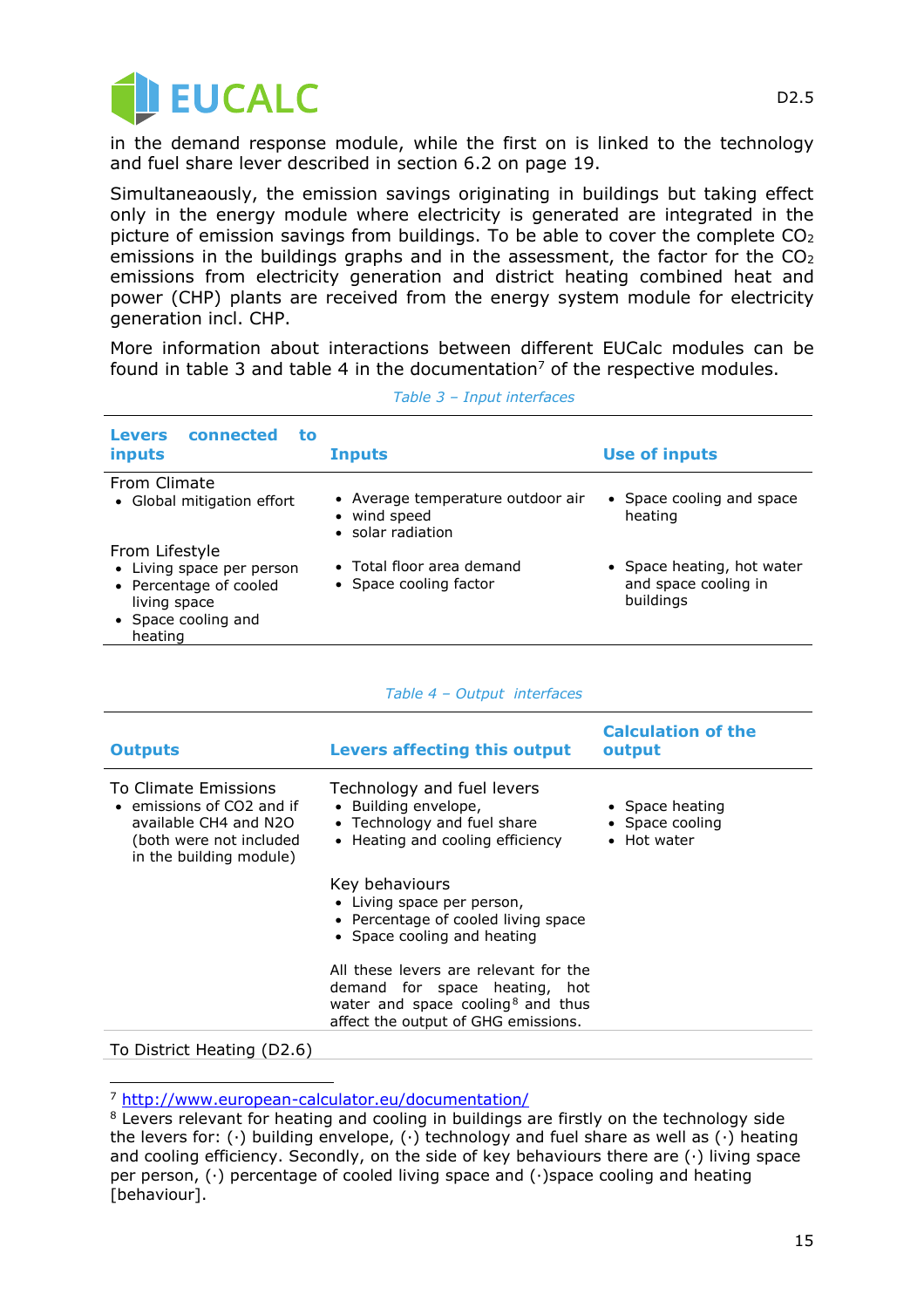

| <b>Outputs</b>                                                                                                                                                      | <b>Levers affecting this output</b>                                                                                                        | <b>Calculation of the</b><br>output                                               |
|---------------------------------------------------------------------------------------------------------------------------------------------------------------------|--------------------------------------------------------------------------------------------------------------------------------------------|-----------------------------------------------------------------------------------|
| • Energy need for district<br>heating                                                                                                                               | • District heating share lever<br>And all the above mentioned levers<br>for space heating, hot water and<br>space cooling <sup>8</sup> .   | • Space heating<br>• Space cooling<br>• Hot water                                 |
| To Agriculture<br>• Energy demand for<br>bioenergy split by gas,<br>biodiesel, biogasoline and<br>solid                                                             | • District heating share lever<br>And all the above mentioned levers<br>for space heating, hot water and<br>space cooling <sup>8</sup> .   | • Space heating<br>Space cooling<br>Hot water<br>Cooking                          |
| To Manufacturing<br>• Constructed floor area<br>• Number of new<br>appliances needed                                                                                | Key behaviours<br>• Living space per person,<br>• Appliances owned and appliances<br>used                                                  | • Buildings' production<br>demand<br>• Appliances production<br>demand            |
| To Energy<br>• Fossil fuel demand<br>• Electricity demand by                                                                                                        | • And all the above mentioned<br>levers for space heating, hot<br>water and space cooling <sup>8</sup> .<br>• Key Behaviour: Appliance use | • Space heating<br>• Space cooling<br>• Hot water<br>• Cooking<br>• Space heating |
| demand response group:<br>- appliances (incl. lighting<br>and cooking)<br>- space cooling<br>- hotwater<br>- space heating<br>(residential and non-<br>residential) | • Technology: Appliance efficiency                                                                                                         | Space cooling<br>Hot water<br>• Cooking<br>• Lighting                             |

## **5.3 Assumptions to estimate capital expenditures for renovation**

The capital expenditures for renovations assumed to be the same for all countries and remain constant over time. The uncertainty about the future prices of labour, material and especially for the technology is very high, thus several sources, i.e. (Buildings Performance Institute Europe (BPIE), 2016; Moura and Fonseca, 2018, p. 1051; Toleikyte, Kranzl and Müller, 2018; Ipsos Belgium and Navigant, 2019) were compared and the following values for per-square meter capital expenditures were assumed to enable a rough estimate of the investment needs of the renovation activity for the different pathways.

*Table 3: Capital expenditures for renovation in EUR per m²*

|                    |     |     | Single- Multi- Non-<br>family family residential<br>homes homes buildings |
|--------------------|-----|-----|---------------------------------------------------------------------------|
| shallow renovation | 150 | 120 | 150                                                                       |
| medium renovation  | 250 | 200 | 250                                                                       |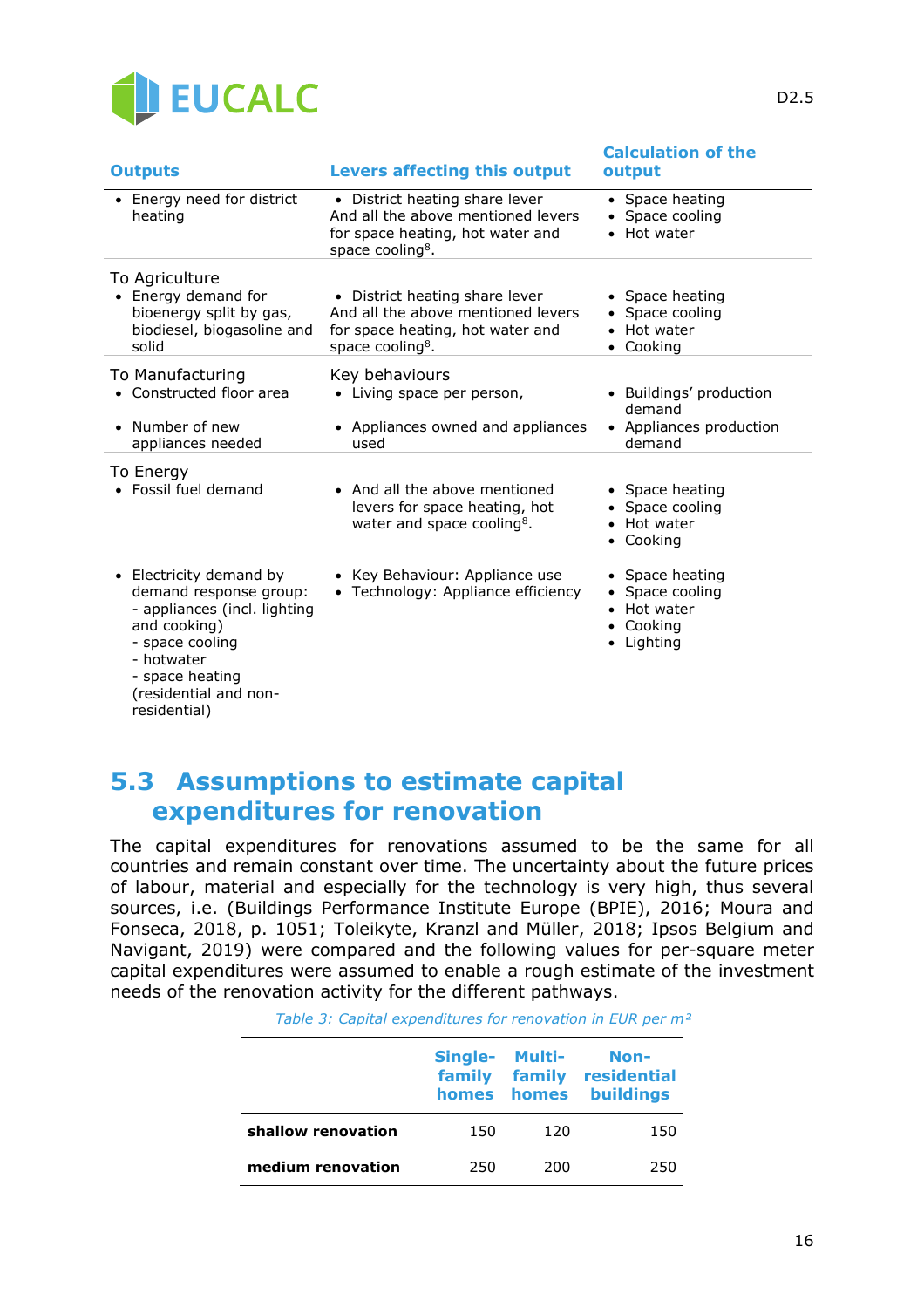

|                 | Single- Multi- Non-<br>family family residential<br>homes homes buildings |     |     |
|-----------------|---------------------------------------------------------------------------|-----|-----|
| deep renovation | 350                                                                       | 300 | 350 |

# **6 Levers and levels of ambition**

The Levers and levels were discussed in the stakeholder workshop on June 4th 2018. The participants were explicitely asked about the design and approach regarding the choice of the levers and the definition of the ambition levels. The discussion results and the impulses from this workshop are collected in deliverable  $D2.7^9$  and flow into the following lever and level definition.

# **6.1 Building Envelope**

### **6.1.1 Lever description**

This lever sets the thermal properties of building envelope (a physical separation between the exterior and interior environment of a building). When considering a building stock, building envelope quality can be changed through renovation and demolition, while portion of demolished buildings is replaced by newly constructed ones. Therefore, the demolition rate and renovation rate are set by this lever. In addition, new construction and renovation can be conducted at different quality levels. Regulations in this field include required level of achieved thermal performance, usually at each major renovation, or whenever a new building is constructed. Although these levels may differ across EU countries, their existence supports definition of three quality levels for new construction and renovation in this model: shallow, medium and deep. Number of buildings constructed and renovated at each quality level will influence the quality of the building stock. Therefore, the quality mix for construction and renovation are also included in this lever. When using the building envelope lever, it will be possible to change the ambition for the following drivers:

- renovation rate,
- renovation quality mix,
- demolition rate,
- new building quality mix $^{10}$ .

### **6.1.2 The rationale for lever and level choices**

The drivers above are combined to

- aggregate the drivers that influence the building envelope
- combine the measures that increase the energy efficiency in a building
- avoid overwhelming the user with too many choices.

<sup>9</sup> <http://www.european-calculator.eu/deliverables/>

 $10$  The new building rate is a consequence of the demolition rate and of the evolution of the overall floor area needed. The floor area needed is an input from the lifestyle module and depends on the population growth and on required m²/person.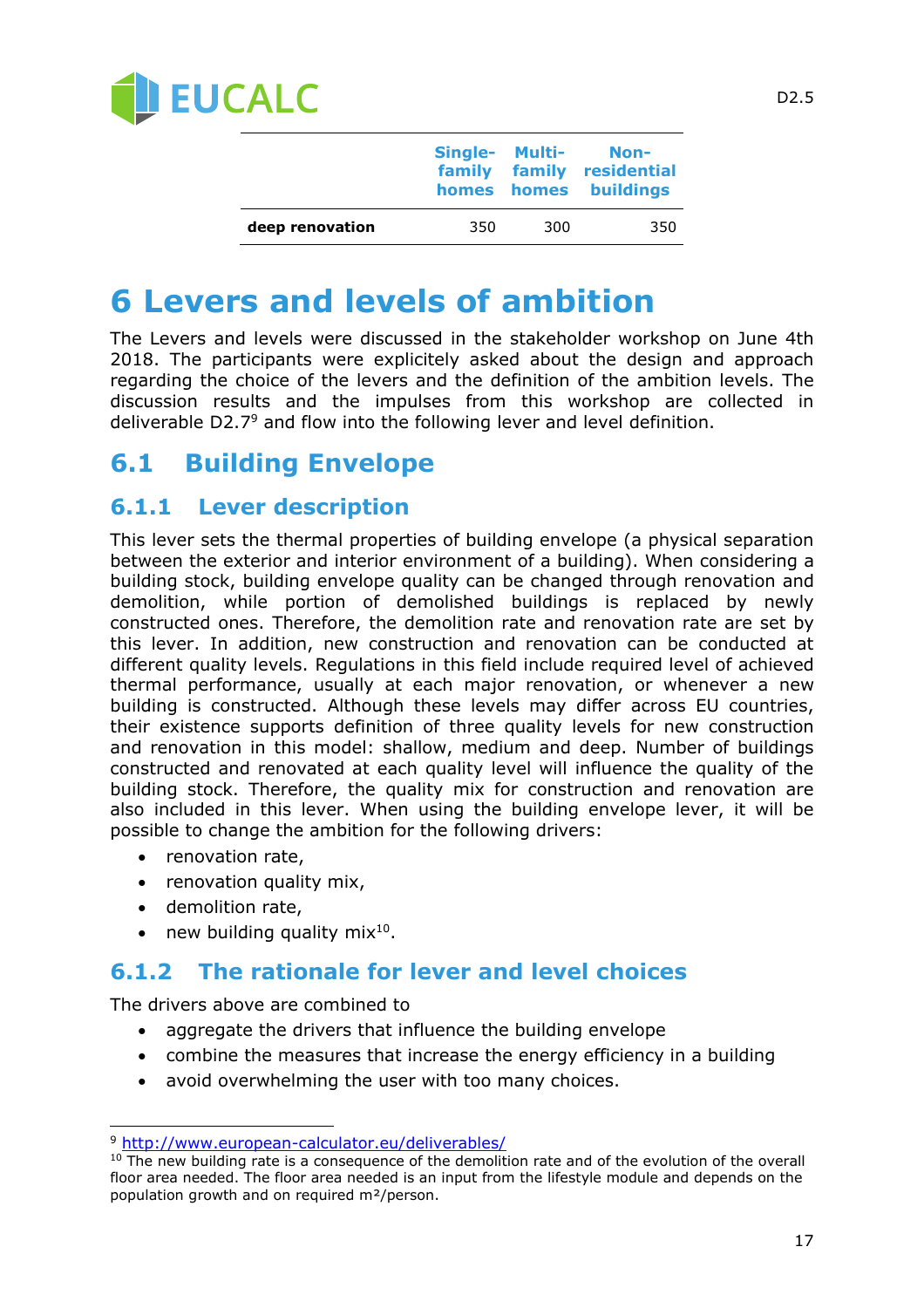

Recently observed renovation rate in member states lies between 0.5 – 2.5% (Endberichts *et al.*, 2005; Buildings Performance Institute Europe (BPIE), 2011; D'Agostino *et al.*, 2016; Dean *et al.*, 2016). Commonly used renovation rates peak at 3%, while the whole building stock would be renovated between today and 2050 (Buildings Performance Institute Europe (BPIE), 2011; Boermans *et al.*, 2012; Bettgenhäuser *et al.*, 2014; European Commission, 2018). On the other side, according to opinion of other experts, such a renovation rate is not likely to be achieved (Sandberg *et al.*, 2016).

The renovation and construction mix determine the energy needed after the measures. However, the categories shallow, medium and deep are adopted to aggregate different energy qualities that can be achieved. The representative energy need equals 100 kWh/m<sup>2</sup> in the shallow category, 75 kWh/m<sup>2</sup> in the medium category, and 50 kWh/m² in the deep category. The shallow, medium and deep categories are assigned an energy need value each, while their shares vary in the different pathways enabling a transparent representation of the distribution of different energy qualities.

The assumption that most of the renovations entail no measures that go beyond the minimum requirements, is reflected in the share of "shallow" and "medium" renovations (see table 3), as well as in the "minimum" and "near-zero" in newly built in Level 1 pathway that continues the observed trend (Umwelt *et al.*, 2018). As opposed to that, Level 4 scenario assumes that the majority of renovations will include very ambitious measures, and a small share of medium ambitious envelope renovations.

| Name / Unit                      |            |     |     |     |    |
|----------------------------------|------------|-----|-----|-----|----|
| annual renovation rate $(\% )$   |            |     | 1.5 |     |    |
|                                  | shallow    | 80  | 20  | 10  |    |
| renovation mix $(\%)$            | medium     | 15  | 60  | 70  | 30 |
|                                  | deep       | 5   | 20  | 20  | 70 |
| annual demolition rate (%)       |            | 0.1 | 0.4 | 0.7 |    |
|                                  | minimum    | 80  | 20  | 10  | 0  |
| new construction mix $(\%)^{11}$ | near-zero  | 15  | 60  | 70  | 30 |
|                                  | plusenergy | 5   | 20  | 20  | 70 |

#### **EU- ambition levels**

#### *Table 5 – EU-Levels*

#### **Disaggregation by country**

|  | Table 6 - Disaggregation by country |  |  |
|--|-------------------------------------|--|--|
|--|-------------------------------------|--|--|

| Name / Unit                                                                                                     | <b>Disaggregation method</b>                                                                                         | <b>Exceptions/outliers</b> |
|-----------------------------------------------------------------------------------------------------------------|----------------------------------------------------------------------------------------------------------------------|----------------------------|
| annual renovation rate<br>(%)<br>renovation mix $(%)$<br>annual demolition rate (%)<br>new construction mix (%) | same assumptions for the<br>percentage rates and mixes but<br>applied to the building stocks<br>detailed by country. | No exceptions or outliers  |

<sup>&</sup>lt;sup>11</sup> shallow= minimum regulation; medium = nearly zero; deep = plus energy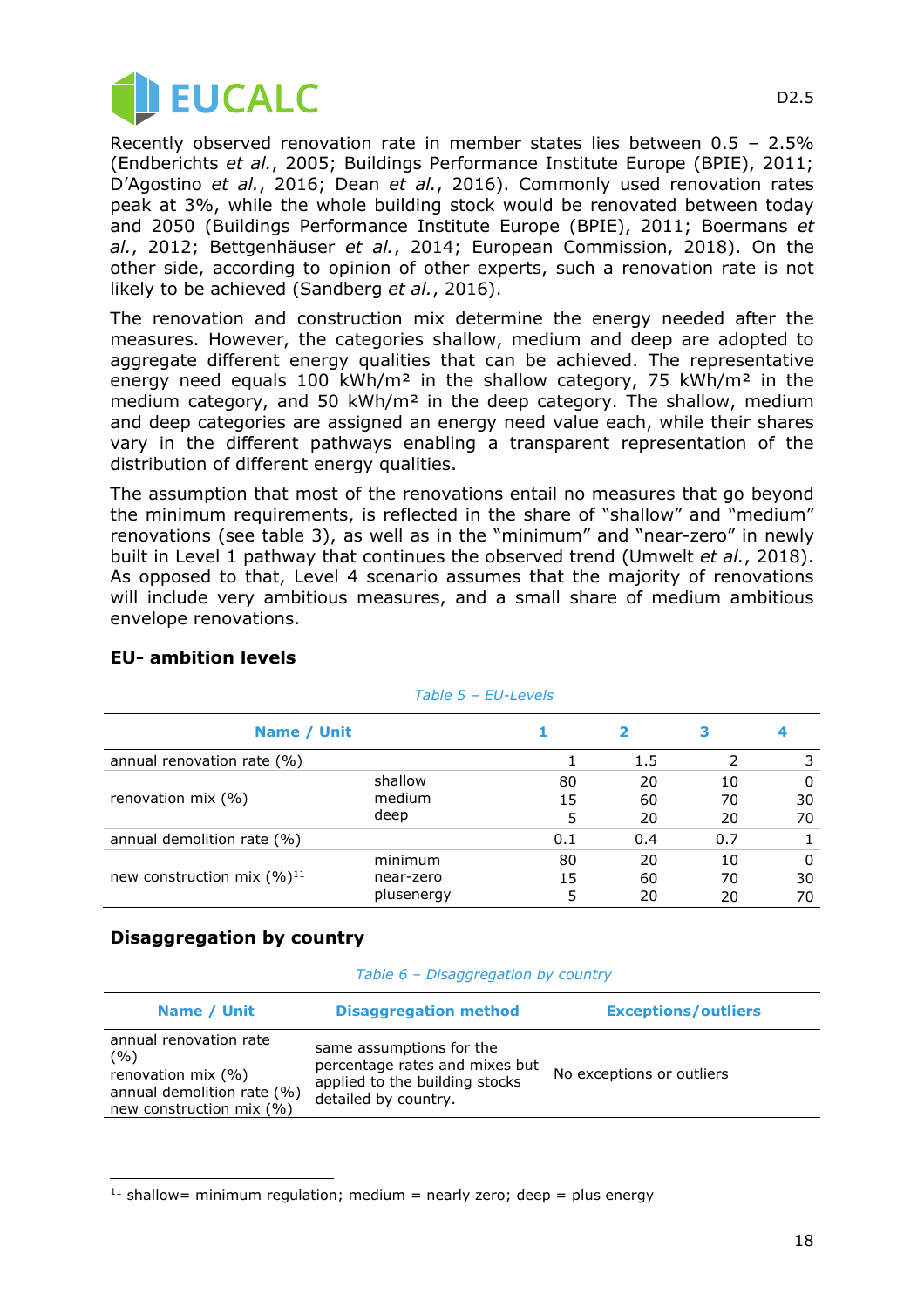# **JEUCALC**

# <span id="page-18-0"></span>**6.2 Technology and fuel share for in-house heating and cooling technologies**

For each country, the technology share shall be defined per pathway adopted in the EUCalc. Therefore, all technologies for one fuel type are simplified and aggregated. This also means that there will be a mixed efficiency and a mixed cost value for all technologies that are covered by an energy carrier.

### **6.2.1 Lever description**

This lever controls the mix of technologies used to provide heating to the buildings. It is combined with the mix of technologies in district heating, see section 4.4.3.

## **6.2.2 The rationale for lever and level choices**

The basis for the lever level definition is the initial fuel mix. For each fossil fuel the reduction share until 2050 is applied, as shown in the table 5 "EU-Levels" given below. The reduction in fossil fuels is balanced by the addition to any type of heat pumps (assuming that these need only one-fourth of the energy and including also geothermal and solar-thermal heat sources) and biomass.

The mix between heat pumps and biomass does not contribute to the ambition level for GHG savings as such. However, biomass is cheap to implement but may cause unhealthy emissions such as particulate matter. The implementation of heat pumps can serve the balancing of the electricity system and can be used for heating and cooling. From a social perspective, heat pumps are more expensive in their installation and depend on a valuable and high-priced electricity.

#### *6.2.2.1 Disaggregation methodology rational*

The basis for the fuel share at each lever level for the single countries is the initial fuel mix in the households<sup>12</sup> as provided by Eurostat (Eurostat, 2018).

To obtain the fuel share in 2050 the reduction defined in the table EU-Levels is applied to end up the value detailed in the table "Disaggregation by country" below.

## **6.2.3 Ambition levels & disaggregation method**

This section presents the assumptions for setting the levels of different levers related to the possible future mix of technologies.

 $12$  The assumptions of the heating fuel mix in households is also applied to non-residential buildings.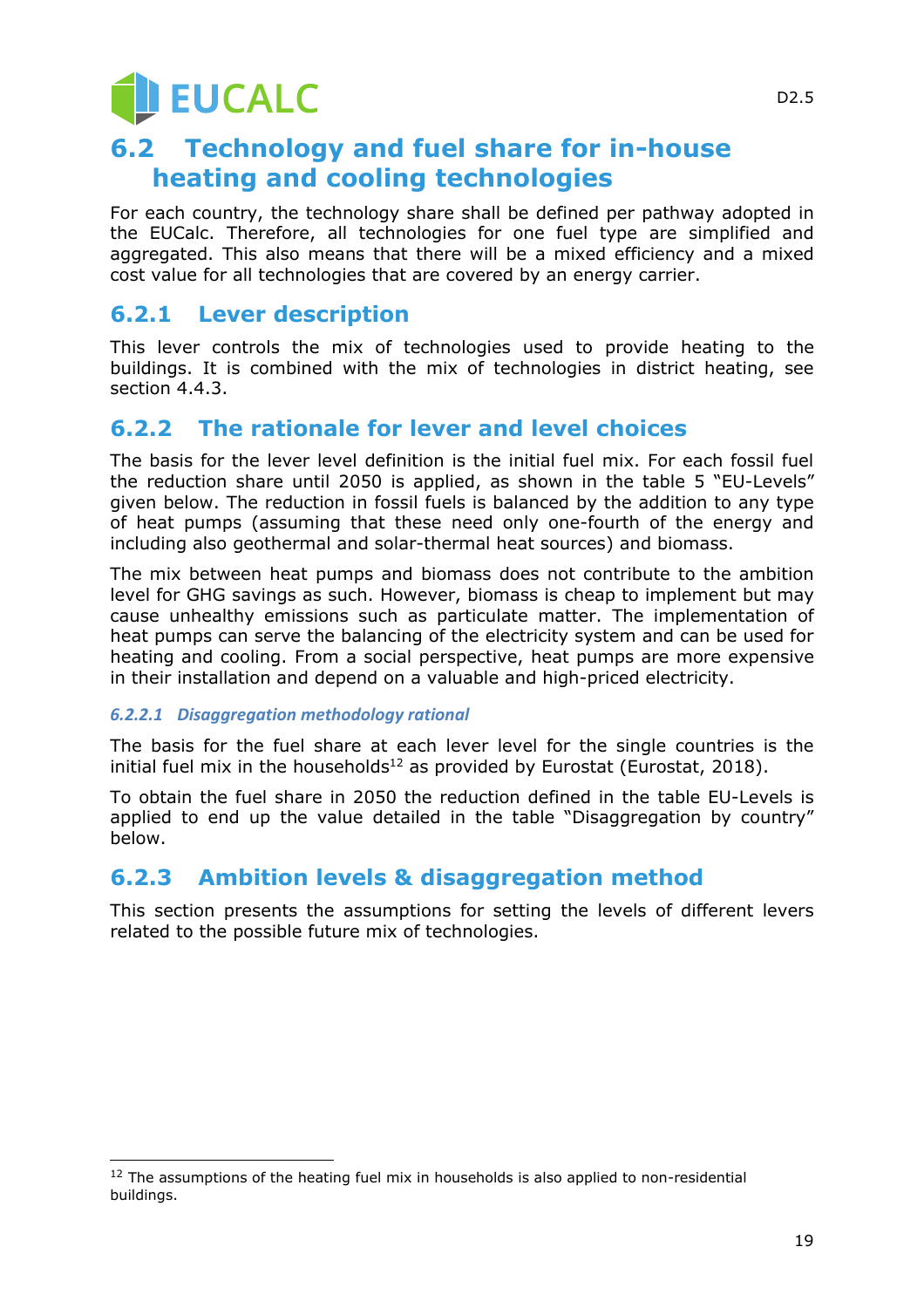

| Table 7 - Assumption for fuel phase out and substitution |  |  |
|----------------------------------------------------------|--|--|
|                                                          |  |  |

| Name / Unit                          |       |       |       |       |
|--------------------------------------|-------|-------|-------|-------|
| share of gas                         | - 5   | $-50$ | - 65  | - 95  |
| share of electricity                 | - 5   | $-50$ | - 68  | $-93$ |
| share of coal                        | $-30$ | $-80$ | $-90$ | $-95$ |
| share of heating oil                 | $-10$ | $-50$ | - 65  | $-95$ |
| substitution by heat pumps           | 30    | 40    | 50    | 70    |
| (including heat from the air, solar- |       |       |       |       |
| thermal and geothermal sources)      |       |       |       |       |
| substitution by biomass              | 65    | 60    | 50    | 30    |
| substitution by geothermal           |       | 4     | 6     | 8     |
| substitution by solarthermal         |       |       |       | 12    |

These assumptions suggest the fossil fuel phase out, that is currently being discussed in some of the EU member states such as Germany and Ireland. The above presented percentage reductions and the substitution pattern are assumed for all Member states and applied to their current individual energy mixes resulting in the energy mix in 2050, as shown in [Table 8.](#page-19-0)

#### **Fuel mix disaggregation by country**

*Table 8 – Fuel mix disaggregation by country*

<span id="page-19-0"></span>

| <b>Country</b>  | energy carrier            | $% - share$<br>in 2015 | %-share<br>in 2050<br><b>Level 1</b> | $% - share$<br>in 2050<br><b>Level 2</b> | $% - share$<br>in 2050<br><b>Level 3</b> | %-share<br>in 2050<br><b>Level 4</b> |
|-----------------|---------------------------|------------------------|--------------------------------------|------------------------------------------|------------------------------------------|--------------------------------------|
| Austria         | electricity               | 9                      | 9                                    | 12                                       | 14                                       | 17                                   |
|                 | gas                       | 30                     | 28                                   | 15                                       | 9                                        | 1                                    |
|                 | coal                      |                        |                                      |                                          |                                          |                                      |
|                 | oil                       | 23                     | 20                                   | 11                                       | 6                                        | $\mathbf{1}$                         |
|                 | bioenergy                 | 36                     | 39                                   | 50                                       | 50                                       | 46                                   |
|                 | solarthermal              |                        |                                      | $\overline{2}$                           | 3                                        | 6                                    |
|                 | ambient                   | 2                      | 3                                    | 10                                       | 16                                       | 24                                   |
|                 | geothermal                |                        |                                      | $\mathbf{1}$                             | $\overline{2}$                           | 4                                    |
|                 | solid waste<br>renewables | 38                     | 42                                   | 62                                       | 71                                       | 81                                   |
| Belgium         | electricity               | 5                      | 5                                    | 9                                        | 12                                       | 17                                   |
|                 | qas                       | 45                     | 43                                   | 23                                       | 14                                       | $\overline{2}$                       |
|                 | coal                      | $\overline{2}$         | $\mathbf{1}$                         |                                          |                                          |                                      |
|                 | oil                       | 40                     | 36                                   | 20                                       | 10                                       | $\overline{2}$                       |
|                 | bioenergy                 | 9                      | 13                                   | 30                                       | 31                                       | 25                                   |
|                 | solarthermal              |                        |                                      | 3                                        | 6                                        | 10                                   |
|                 | ambient                   |                        | $\overline{2}$                       | 13                                       | 24                                       | 37                                   |
|                 | geothermal                |                        |                                      | $\overline{2}$                           | 4                                        | $\overline{7}$                       |
|                 | solid waste               |                        |                                      |                                          |                                          |                                      |
|                 | renewables                | 9                      | 15                                   | 48                                       | 64                                       | 79                                   |
| <b>Bulgaria</b> | electricity               | 11                     | 12                                   | 13                                       | 13                                       | 14                                   |
|                 | gas                       | $\overline{4}$         | 4                                    | $\overline{2}$                           | $\mathbf{1}$                             |                                      |
|                 | coal                      | 13                     | 9                                    | 3                                        | $\mathbf{1}$                             | 1                                    |
|                 | oil                       |                        |                                      |                                          |                                          |                                      |
|                 | bioenergy                 | 71                     | 74                                   | 78                                       | 77                                       | 75                                   |
|                 | solarthermal              |                        |                                      | $\mathbf{1}$                             | 1                                        | 2                                    |
|                 | ambient                   |                        | $\mathbf{1}$                         | 4                                        | 6                                        | $\overline{7}$                       |
|                 | qeothermal                |                        |                                      | $\mathbf{1}$                             | 1                                        | $\mathbf{1}$                         |
|                 | solid waste               |                        |                                      |                                          |                                          |                                      |
|                 | renewables                | 71                     | 75                                   | 83                                       | 84                                       | 85                                   |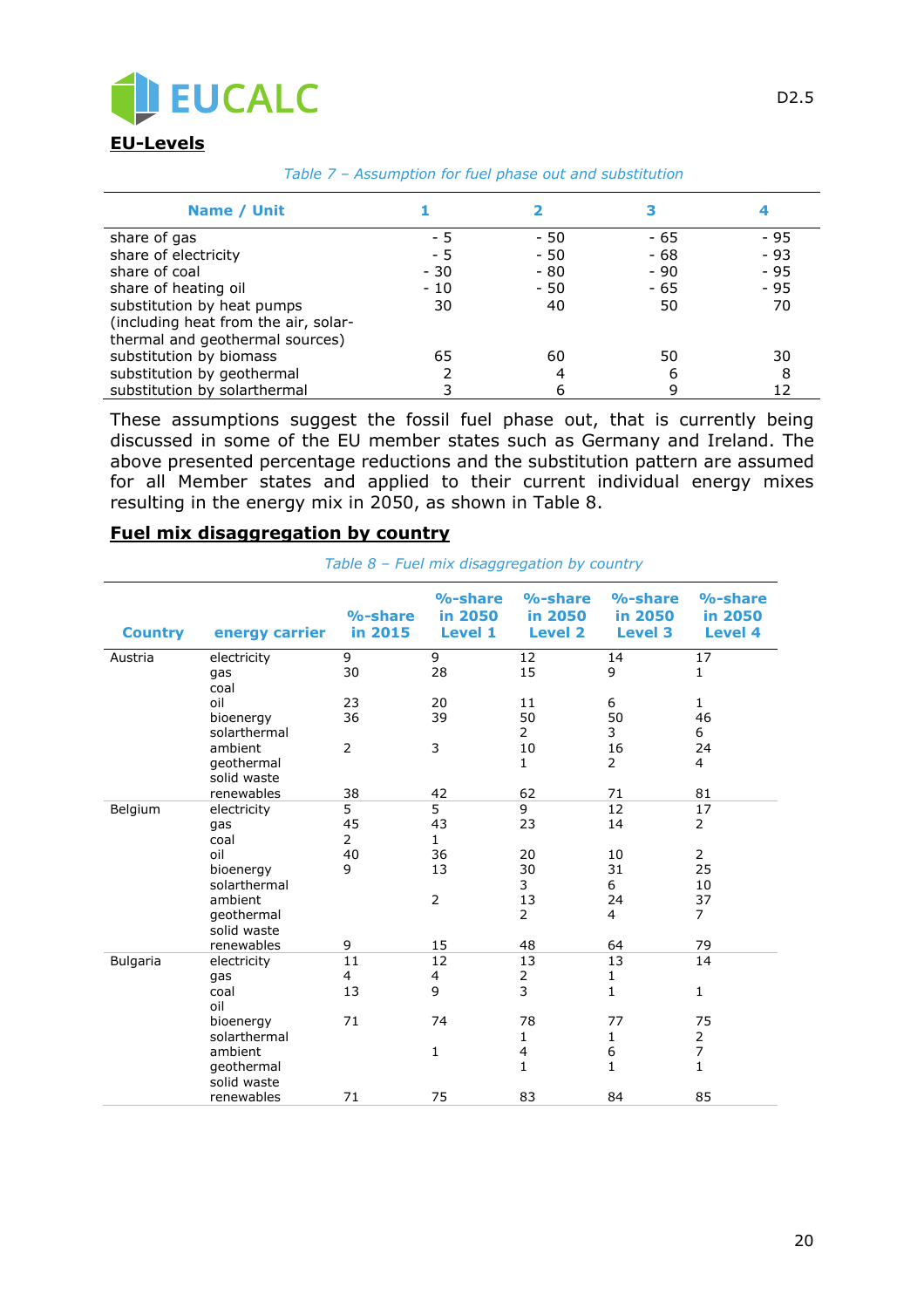

| <b>Country</b> | energy carrier            | %-share<br>in 2015   | %-share<br>in 2050<br><b>Level 1</b> | %-share<br>in 2050<br><b>Level 2</b>    | %-share<br>in 2050<br><b>Level 3</b> | %-share<br>in 2050<br><b>Level 4</b> |
|----------------|---------------------------|----------------------|--------------------------------------|-----------------------------------------|--------------------------------------|--------------------------------------|
|                |                           |                      | $\overline{3}$                       |                                         |                                      |                                      |
| Croatia        | electricity<br>gas        | 2<br>22              | 21                                   | $\overline{4}$<br>11                    | $\overline{5}$<br>$\overline{7}$     | 6<br>$\mathbf{1}$                    |
|                | coal                      |                      |                                      |                                         |                                      |                                      |
|                | oil                       | 5                    | 5                                    | 3                                       | $\mathbf{1}$                         |                                      |
|                | bioenergy                 | 70                   | 71                                   | 77                                      | 77                                   | 75                                   |
|                | solarthermal<br>ambient   |                      |                                      | $\mathbf{1}$<br>$\overline{\mathbf{4}}$ | 2<br>7                               | 3<br>12                              |
|                | geothermal                |                      |                                      | $\mathbf{1}$                            | $\mathbf{1}$                         | $\overline{2}$                       |
|                | solid waste               |                      |                                      |                                         |                                      |                                      |
|                | renewables                | 70                   | 71                                   | 82                                      | 87                                   | 92                                   |
| Cyprus         | electricity               | 16                   | 17                                   | 20                                      | 23                                   | 27                                   |
|                | gas                       | 10                   | 9                                    | 5                                       | 3                                    |                                      |
|                | coal<br>oil               | 67                   | 60                                   | 33                                      | 17                                   | 3                                    |
|                | bioenergy                 | 6                    | 11                                   | 25                                      | 26                                   | 21                                   |
|                | solarthermal              |                      |                                      | $\overline{2}$                          | 5                                    | 9                                    |
|                | ambient                   |                      | $\overline{2}$                       | 11                                      | 21                                   | 33                                   |
|                | geothermal                | $\mathbf{1}$         | $\mathbf{1}$                         | 3                                       | 5                                    | $\overline{7}$                       |
|                | solid waste               |                      |                                      |                                         |                                      |                                      |
| Czech          | renewables                | 7<br>$\overline{6}$  | 14<br>$\overline{7}$                 | 42<br>9                                 | 57<br>11                             | 69<br>14                             |
| Republic       | electricity<br>gas        | 33                   | 32                                   | 17                                      | 10                                   | $\overline{2}$                       |
|                | coal                      | 19                   | 13                                   | 4                                       | $\overline{2}$                       | $\mathbf{1}$                         |
|                | oil<br>bioenergy          | 40                   | 45                                   | 56                                      | 55                                   | 50                                   |
|                | solarthermal              |                      |                                      | $\overline{2}$                          | 4                                    | 6                                    |
|                | ambient                   | $\mathbf{1}$         | 3                                    | 10                                      | 16                                   | 23                                   |
|                | geothermal                |                      |                                      | $\mathbf{1}$                            | $\overline{2}$                       | 4                                    |
|                | solid waste               |                      |                                      |                                         |                                      |                                      |
| Denmark        | renewables<br>electricity | 41<br>$\overline{7}$ | 48<br>7                              | 70<br>$\overline{9}$                    | 77<br>10                             | 84<br>12                             |
|                | gas                       | 28                   | 27                                   | 14                                      | 8                                    | $\mathbf{1}$                         |
|                | coal                      |                      |                                      |                                         |                                      |                                      |
|                | oil                       | 11                   | 10                                   | 6                                       | 3                                    | $\mathbf{1}$                         |
|                | bioenergy                 | 50                   | 51                                   | 60                                      | 60                                   | 57                                   |
|                | solarthermal              |                      |                                      | $\mathbf{1}$                            | 3                                    | 5                                    |
|                | ambient                   | $\overline{4}$       | 5                                    | 10<br>$\mathbf{1}$                      | 15                                   | 21                                   |
|                | geothermal<br>solid waste |                      |                                      |                                         | $\overline{2}$                       | 3                                    |
|                | renewables                | 54                   | 56                                   | 72                                      | 78                                   | 86                                   |
| Estonia        | electricity               | 3                    | $\overline{3}$                       | $\overline{\mathbf{4}}$                 | $\overline{4}$                       | 5                                    |
|                | gas                       | 10                   | 10                                   | 5                                       | 3                                    | $\mathbf{1}$                         |
|                | coal                      | $\mathbf 1$          | $\mathbf 1$                          |                                         |                                      |                                      |
|                | oil                       | $\mathbf{1}$         | $\mathbf{1}$                         |                                         |                                      |                                      |
|                | bioenergy<br>solarthermal | 85                   | 85                                   | 88                                      | 88<br>1                              | 87<br>1                              |
|                | ambient                   |                      |                                      | $\overline{2}$                          | 3                                    | 5                                    |
|                | geothermal                |                      |                                      |                                         | $\mathbf{1}$                         | $\mathbf{1}$                         |
|                | solid waste               |                      |                                      |                                         |                                      |                                      |
|                | renewables                | 85                   | 85                                   | 90                                      | 92                                   | 94                                   |
| Finland        | electricity               | 33                   | 33                                   | 34                                      | 35                                   | 36                                   |
|                | gas<br>coal               | $\mathbf{1}$         | $\mathbf{1}$                         | $\mathbf{1}$                            |                                      |                                      |
|                | oil                       | 16                   | 14                                   | 8                                       | 4                                    | $\mathbf{1}$                         |
|                | bioenergy                 | 50                   | 51                                   | 54                                      | 54                                   | 53                                   |
|                | solarthermal              |                      |                                      | 1                                       | 1                                    | $\overline{2}$                       |
|                | ambient                   |                      |                                      | 3                                       | 5                                    | $\overline{7}$                       |
|                | qeothermal                |                      |                                      |                                         | $\mathbf{1}$                         | $\mathbf{1}$                         |
|                | solid waste<br>renewables | 50                   | 51                                   | 58                                      | 61                                   | 63                                   |
| France         | electricity               | 14                   | 14                                   | 16                                      | 19                                   | 22                                   |
|                | gas                       | 37                   | 35                                   | 18                                      | 11                                   | $\overline{2}$                       |
|                | coal                      |                      |                                      |                                         |                                      |                                      |
|                | oil                       | 18                   | 16                                   | 9                                       | 5                                    | $\mathbf{1}$                         |
|                | bioenergy                 | 28                   | 30                                   | 41                                      | 41                                   | 38                                   |
|                | solarthermal<br>ambient   | $\overline{4}$       | 5                                    | $\overline{2}$<br>12                    | 4<br>19                              | 6<br>27                              |
|                |                           |                      |                                      |                                         |                                      |                                      |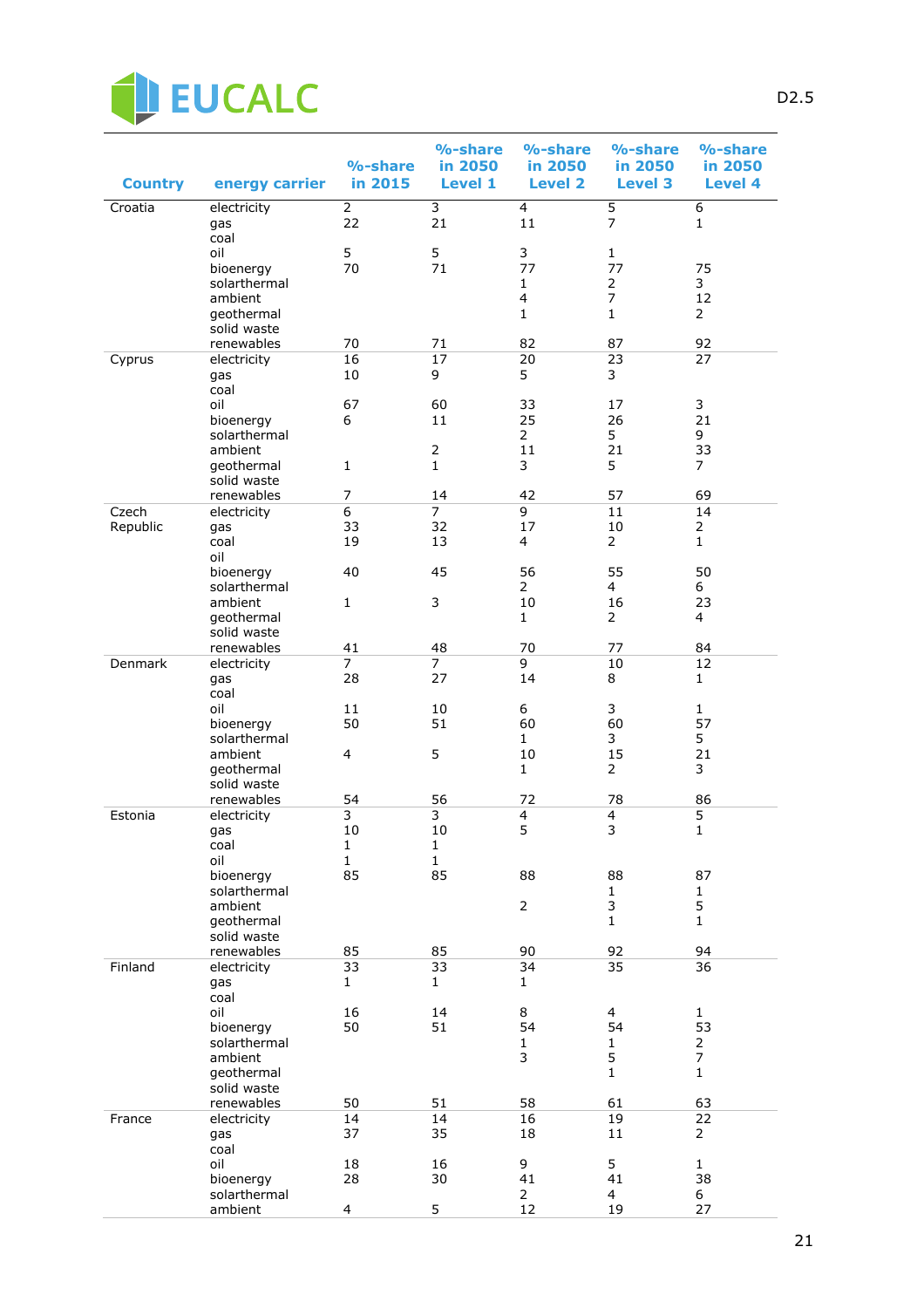

| <b>Country</b> | energy carrier            | %-share<br>in 2015 | %-share<br>in 2050<br><b>Level 1</b> | %-share<br>in 2050<br><b>Level 2</b> | %-share<br>in 2050<br><b>Level 3</b> | %-share<br>in 2050<br><b>Level 4</b> |
|----------------|---------------------------|--------------------|--------------------------------------|--------------------------------------|--------------------------------------|--------------------------------------|
|                | geothermal<br>solid waste |                    |                                      | $\mathbf{1}$                         | $\overline{2}$                       | 4                                    |
|                | renewables                | 32                 | 35                                   | 56                                   | 66                                   | 76                                   |
| Germany        | electricity               | 7                  | $\overline{7}$                       | 11                                   | 14                                   | 18                                   |
|                | gas                       | 47                 | 45                                   | 24                                   | 14                                   | $\overline{2}$                       |
|                | coal                      | $\overline{2}$     | $\mathbf{1}$                         |                                      |                                      |                                      |
|                | oil                       | 29                 | 26                                   | 15                                   | 7                                    | $\mathbf{1}$                         |
|                | bioenergy                 | 15                 | 18                                   | 34                                   | 34                                   | 29                                   |
|                | solarthermal              |                    |                                      | $\overline{2}$                       | 5                                    | 9                                    |
|                | ambient                   |                    | $\mathbf{1}$                         | 12                                   | 21                                   | 33                                   |
|                | geothermal                |                    |                                      | $\overline{2}$                       | 3                                    | 6                                    |
|                | solid waste               |                    | 20                                   | 50                                   |                                      |                                      |
| Greece         | renewables                | 15<br>5            | 6                                    | $\overline{9}$                       | 64<br>11                             | 78<br>14                             |
|                | electricity               | 10                 | 9                                    | 5                                    | 3                                    |                                      |
|                | gas<br>coal               |                    |                                      |                                      |                                      |                                      |
|                | oil                       | 54                 | 48                                   | 27                                   | 13                                   | 3                                    |
|                | bioenergy                 | 31                 | 35                                   | 47                                   | 48                                   | 43                                   |
|                | solarthermal              |                    |                                      | $\overline{2}$                       | $\overline{4}$                       | 7                                    |
|                | ambient                   |                    | $1\,$                                | 10                                   | 18                                   | 27                                   |
|                | geothermal                |                    |                                      | $\mathbf{1}$                         | 3                                    | 5                                    |
|                | solid waste               |                    |                                      |                                      |                                      |                                      |
|                | renewables                | 31                 | 37                                   | 60                                   | 72                                   | 82                                   |
| Hungary        | electricity               | $\overline{2}$     | 3                                    | 5                                    | $\overline{7}$                       | 10                                   |
|                | gas                       | 52                 | 50                                   | 26                                   | 16                                   | 3                                    |
|                | coal                      | $\overline{2}$     | $\overline{2}$                       |                                      |                                      |                                      |
|                | oil                       |                    |                                      |                                      |                                      |                                      |
|                | bioenergy<br>solarthermal | 43                 | 45                                   | 57<br>$\overline{2}$                 | 57<br>3                              | 53<br>6                              |
|                | ambient                   |                    | $\mathbf{1}$                         | 8                                    | 15                                   | 23                                   |
|                | geothermal                |                    |                                      | $\mathbf{1}$                         | $\overline{2}$                       | 4                                    |
|                | solid waste               |                    |                                      |                                      |                                      |                                      |
|                | renewables                | 43                 | 46                                   | 68                                   | 77                                   | 87                                   |
| Ireland        | electricity               | 8                  | 9                                    | 14                                   | 17                                   | 21                                   |
|                | gas                       | 25                 | 23                                   | 12                                   | 7                                    | $\mathbf{1}$                         |
|                | coal                      | 20                 | 14                                   | $\overline{4}$                       | $\overline{2}$                       | $\mathbf{1}$                         |
|                | oil                       | 46                 | 41                                   | 23                                   | 11                                   | $\overline{2}$                       |
|                | bioenergy                 | $\overline{2}$     | 9                                    | 27                                   | 26                                   | 19                                   |
|                | solarthermal              |                    |                                      | 3                                    | 6                                    | 10                                   |
|                | ambient                   |                    | 3                                    | 15                                   | 26                                   | 38<br>$\overline{7}$                 |
|                | geothermal<br>solid waste |                    |                                      | $\overline{2}$                       | 4                                    |                                      |
|                | renewables                | $\overline{2}$     | 12                                   | 47                                   | 62                                   | 74                                   |
| Italy          | electricity               | $\overline{2}$     | $\overline{2}$                       | 6                                    | 8                                    | 12                                   |
|                | gas                       | 65                 | 61                                   | 32                                   | 19                                   | 3                                    |
|                | coal                      |                    |                                      |                                      |                                      |                                      |
|                | oil                       | 5                  | 5                                    | 3                                    | $\mathbf{1}$                         |                                      |
|                | bioenergy                 | 28                 | 30                                   | 45                                   | 45                                   | 41                                   |
|                | solarthermal              |                    |                                      | $\overline{2}$                       | 4                                    | 8                                    |
|                | ambient                   |                    | $\mathbf{1}$                         | 11                                   | 18                                   | 30                                   |
|                | geothermal                |                    |                                      | $\mathbf{1}$                         | 3                                    | 5                                    |
|                | solid waste               |                    |                                      |                                      |                                      |                                      |
|                | renewables                | 28                 | 31                                   | 59                                   | 71                                   | 84                                   |
| Latvia         | electricity               | $\mathbf{1}$<br>15 | $\overline{2}$<br>14                 | $\overline{3}$<br>8                  | $\overline{3}$<br>5                  | 5<br>$\mathbf{1}$                    |
|                | gas<br>coal               | $\overline{2}$     | $\mathbf{1}$                         |                                      |                                      |                                      |
|                | oil                       | 5                  | 5                                    | 3                                    | $\mathbf{1}$                         |                                      |
|                | bioenergy                 | 76                 | 78                                   | 82                                   | 82                                   | 81                                   |
|                | solarthermal              |                    |                                      | 1                                    | $\mathbf{1}$                         | 3                                    |
|                | ambient                   |                    |                                      | $\overline{\mathbf{4}}$              | 6                                    | 9                                    |
|                | geothermal                |                    |                                      |                                      | $\mathbf{1}$                         | $\overline{2}$                       |
|                | solid waste               |                    |                                      |                                      |                                      |                                      |
|                | renewables                | 76                 | 78                                   | 87                                   | 91                                   | 94                                   |
| Lithuania      | electricity               | 3                  | $\overline{4}$                       | 5                                    | 6                                    | 7                                    |
|                | gas                       | 16                 | 15                                   | 8                                    | 5                                    | $\mathbf{1}$                         |
|                | coal                      | 7<br>$\mathbf 1$   | 5<br>$\mathbf 1$                     | $\mathbf{1}$<br>$\mathbf 1$          | $\mathbf 1$                          |                                      |
|                | oil                       |                    |                                      |                                      |                                      |                                      |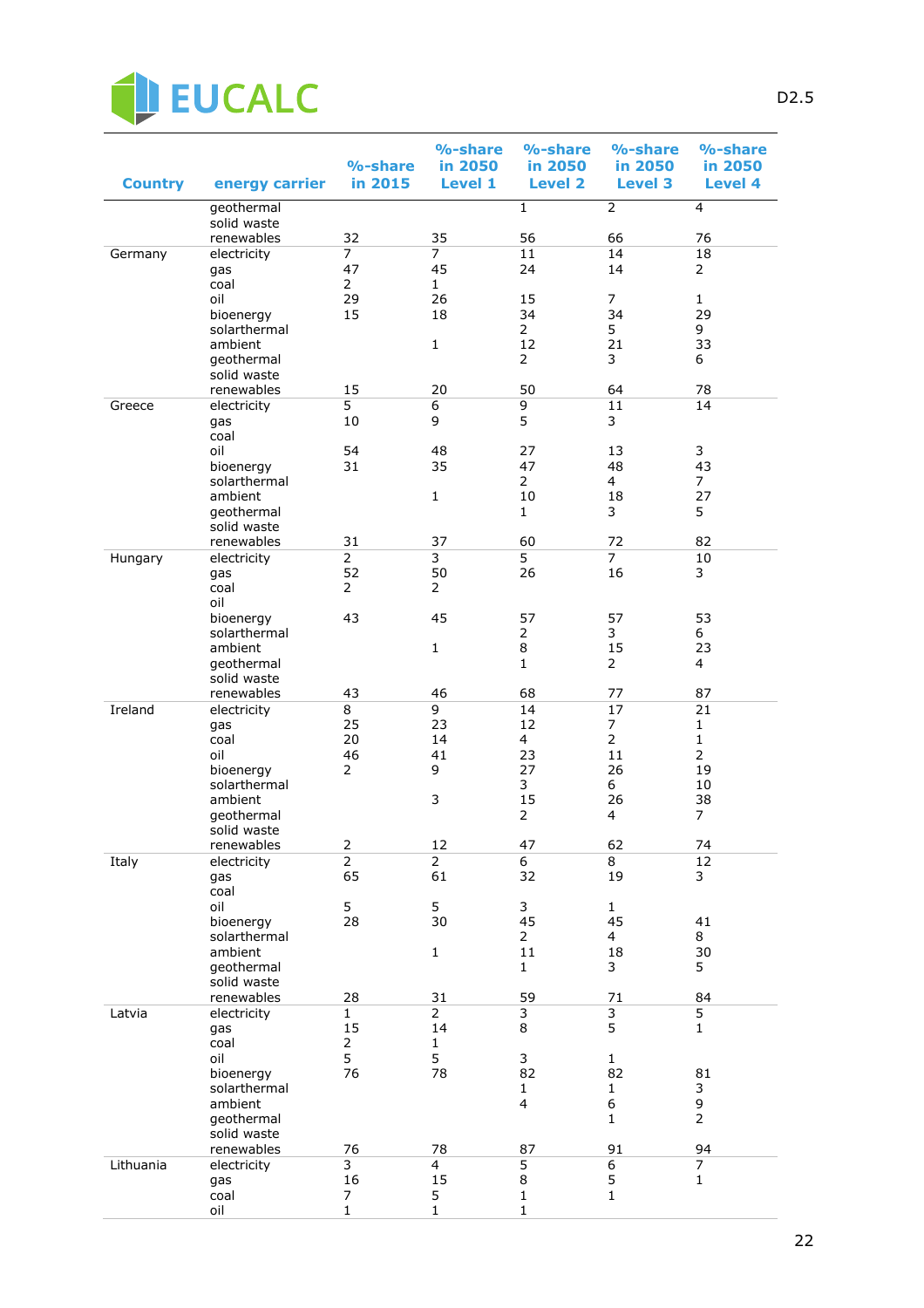

| <b>Country</b> | energy carrier            | %-share<br>in 2015   | %-share<br>in 2050<br><b>Level 1</b> | %-share<br>in 2050<br><b>Level 2</b>    | %-share<br>in 2050<br><b>Level 3</b> | %-share<br>in 2050<br><b>Level 4</b> |
|----------------|---------------------------|----------------------|--------------------------------------|-----------------------------------------|--------------------------------------|--------------------------------------|
|                | bioenergy                 | $\overline{73}$      | $\overline{75}$                      | 80                                      | 79                                   | 77                                   |
|                | solarthermal<br>ambient   |                      | $1\,$                                | $\mathbf{1}$<br>$\overline{\mathbf{4}}$ | $\overline{2}$<br>$\overline{7}$     | 3<br>10                              |
|                | geothermal                |                      |                                      | $\mathbf{1}$                            | $\mathbf{1}$                         | $\overline{2}$                       |
|                | solid waste               |                      |                                      |                                         |                                      |                                      |
|                | renewables                | 73<br>5              | 75<br>5                              | 85                                      | 89                                   | 92                                   |
| Luxembourg     | electricity<br>gas        | 49                   | 46                                   | 9<br>24                                 | 13<br>15                             | 18<br>$\overline{2}$                 |
|                | coal                      |                      |                                      |                                         |                                      |                                      |
|                | oil                       | 41                   | 37                                   | 20                                      | 10                                   | $\overline{2}$                       |
|                | bioenergy<br>solarthermal | 5                    | 9                                    | 28<br>3                                 | 28<br>6                              | 22<br>10                             |
|                | ambient                   |                      | $\overline{2}$                       | 14                                      | 25                                   | 39                                   |
|                | geothermal                |                      |                                      | $\overline{2}$                          | 4                                    | $\overline{7}$                       |
|                | solid waste<br>renewables | 6                    | 12                                   | 46                                      | 62                                   | 78                                   |
| Malta          | electricity               | 25                   | 25                                   | 28                                      | 31                                   | 35                                   |
|                | gas                       | 56                   | 53                                   | 28                                      | 17                                   | 3                                    |
|                | coal                      |                      |                                      |                                         |                                      |                                      |
|                | oil<br>bioenergy          | 12<br>7              | 11<br>10                             | 6<br>24                                 | 3<br>24                              | $\mathbf{1}$<br>20                   |
|                | solarthermal              |                      |                                      | $\overline{2}$                          | 4                                    | 8                                    |
|                | ambient                   |                      | $\mathbf{1}$                         | 10                                      | 18                                   | 29                                   |
|                | qeothermal<br>solid waste |                      |                                      | $\mathbf{1}$                            | 3                                    | 5                                    |
|                | renewables                | 7                    | 11                                   | 38                                      | 49                                   | 62                                   |
| Netherlands    | electricity               | $\overline{5}$       | 6                                    | 10                                      | 13                                   | 18                                   |
|                | gas                       | 87                   | 83                                   | 44                                      | 26                                   | $\overline{4}$                       |
|                | coal<br>oil               |                      |                                      |                                         |                                      |                                      |
|                | bioenergy                 | 7                    | 9                                    | 28                                      | 28                                   | 23                                   |
|                | solarthermal              |                      |                                      | 3                                       | 6                                    | 10                                   |
|                | ambient<br>geothermal     |                      | $1\,$                                | 14<br>$\overline{2}$                    | 23<br>4                              | 38<br>$\overline{7}$                 |
|                | solid waste               |                      |                                      |                                         |                                      |                                      |
|                | renewables                | 7                    | 11                                   | 46                                      | 61                                   | 78                                   |
| Poland         | electricity<br>gas        | $\overline{2}$<br>24 | 3<br>23                              | $\overline{7}$<br>12                    | 10<br>$\overline{7}$                 | 13<br>1                              |
|                | coal                      | 51                   | 35                                   | 10                                      | 5                                    | 3                                    |
|                | oil                       | $\mathbf{1}$         | $\mathbf{1}$                         |                                         |                                      |                                      |
|                | bioenergy<br>solarthermal | 22                   | 33                                   | 49<br>3                                 | 44<br>6                              | 37<br>9                              |
|                | ambient                   |                      | 4                                    | 16                                      | 24                                   | 32                                   |
|                | geothermal                |                      | $\mathbf{1}$                         | $\overline{2}$                          | 4                                    | 6                                    |
|                | solid waste               |                      |                                      |                                         |                                      |                                      |
| Portugal       | renewables<br>electricity | 23<br>3              | 38<br>3                              | 70<br>$\overline{5}$                    | 78<br>$\overline{5}$                 | 83<br>$\overline{7}$                 |
|                | gas                       | 18                   | 17                                   | 9                                       | 5                                    | $\mathbf{1}$                         |
|                | coal<br>oil               | 5                    |                                      | $\overline{2}$                          |                                      |                                      |
|                | bioenergy                 | 74                   | 4<br>75                              | 79                                      | 1<br>79                              | 78                                   |
|                | solarthermal              |                      |                                      | $\mathbf{1}$                            | 1                                    | 3                                    |
|                | ambient                   |                      |                                      | 3                                       | 6                                    | 10                                   |
|                | geothermal<br>solid waste |                      |                                      |                                         | $\mathbf{1}$                         | 2                                    |
|                | renewables                | 74                   | 75                                   | 84                                      | 88                                   | 92                                   |
| Romania        | electricity               | $\overline{4}$       | $\overline{4}$                       | 6                                       | $\overline{7}$                       | 10                                   |
|                | gas<br>coal               | 39<br>2              | 37<br>$\overline{2}$                 | 20                                      | 12                                   | $\overline{2}$                       |
|                | oil                       |                      |                                      |                                         |                                      |                                      |
|                | bioenergy                 | 55                   | 56                                   | 65                                      | 65                                   | 63                                   |
|                | solarthermal<br>ambient   |                      | $\mathbf{1}$                         | $\mathbf{1}$<br>6                       | 3<br>11                              | 5                                    |
|                | geothermal                |                      |                                      | $\mathbf{1}$                            | $\overline{2}$                       | 18<br>3                              |
|                | solid waste               |                      |                                      |                                         |                                      |                                      |
|                | renewables                | 55                   | 57                                   | 74                                      | 81                                   | 88                                   |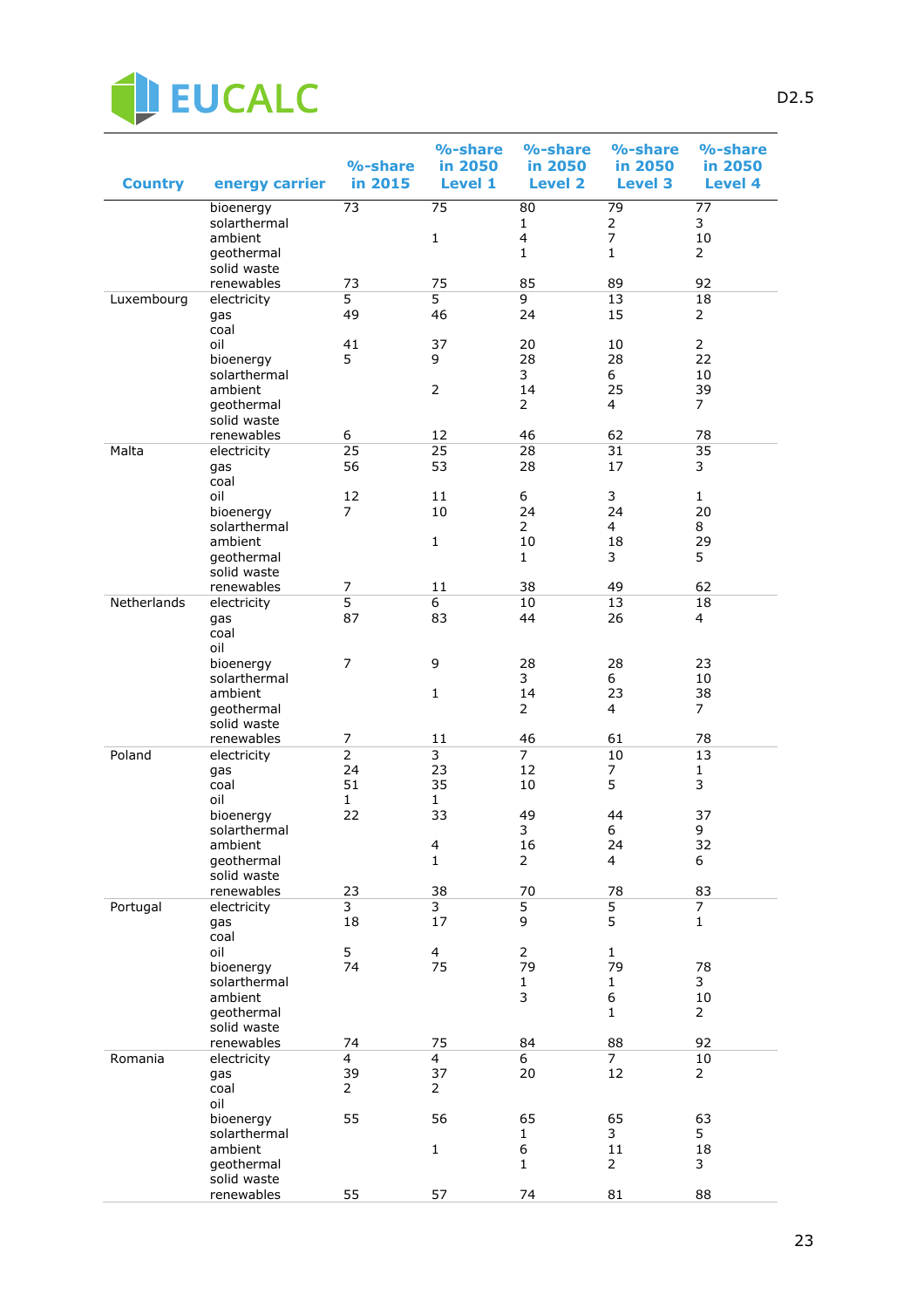

|                |                           |                                  | %-share                        | %-share                   | %-share                   | %-share                   |
|----------------|---------------------------|----------------------------------|--------------------------------|---------------------------|---------------------------|---------------------------|
| <b>Country</b> | energy carrier            | %-share<br>in 2015               | in 2050<br><b>Level 1</b>      | in 2050<br><b>Level 2</b> | in 2050<br><b>Level 3</b> | in 2050<br><b>Level 4</b> |
| Slovakia       | electricity               | 10                               | 10                             | $\overline{14}$           | 18                        | 22                        |
|                | gas                       | 86                               | 81                             | 43                        | 26                        | 4                         |
|                | coal<br>oil               | $\overline{2}$                   | $\overline{2}$                 |                           |                           |                           |
|                | bioenergy                 | $\overline{2}$                   | 6                              | 25                        | 24                        | 19                        |
|                | solarthermal              |                                  |                                | 3                         | 6                         | 10                        |
|                | ambient                   |                                  | $\mathbf{1}$                   | 13                        | 23                        | 38                        |
|                | geothermal<br>solid waste |                                  |                                | $\overline{2}$            | 4                         | $\overline{7}$            |
|                | renewables                | $\overline{2}$                   | 7                              | 42                        | 57                        | 73                        |
| Slovenia       | electricity               | $\overline{7}$                   | $\overline{7}$                 | 9                         | 10                        | 11                        |
|                | gas                       | 13                               | 12                             | 6                         | 4                         | $\mathbf{1}$              |
|                | coal                      |                                  |                                |                           |                           |                           |
|                | oil                       | 15                               | 14                             | 8                         | 4                         | $\mathbf{1}$              |
|                | bioenergy<br>solarthermal | 60                               | 62                             | 67<br>$\mathbf{1}$        | 67<br>$\overline{2}$      | 66<br>3                   |
|                | ambient                   |                                  |                                | $\overline{4}$            | 8                         | 12                        |
|                | qeothermal                | 5                                | 5                              | 5                         | 6                         | 7                         |
|                | solid waste               |                                  |                                |                           |                           |                           |
|                | renewables                | 65                               | 67                             | 77                        | 83                        | 87                        |
| Spain          | electricity               | 15<br>31                         | 15<br>29                       | 17<br>15                  | 20<br>9                   | 22<br>2                   |
|                | gas<br>coal               | $\mathbf{1}$                     | $\mathbf{1}$                   |                           |                           |                           |
|                | oil                       | 22                               | 20                             | 11                        | 5                         | $\mathbf{1}$              |
|                | bioenergy                 | 31                               | 33                             | 44                        | 44                        | 41                        |
|                | solarthermal              |                                  |                                | $\overline{2}$            | 4                         | 6                         |
|                | ambient                   | $\mathbf{1}$                     | $\overline{2}$                 | 9                         | 15                        | 24                        |
|                | qeothermal<br>solid waste |                                  |                                | $\mathbf{1}$              | 3                         | 4                         |
|                | renewables                | 31                               | 35                             | 56                        | 66                        | 75                        |
| Sweden         | electricity               | 63                               | 63                             | 63                        | 63                        | 63                        |
|                | gas                       | $\mathbf{1}$                     | $\mathbf{1}$                   | $\mathbf{1}$              |                           |                           |
|                | coal                      |                                  |                                |                           |                           |                           |
|                | oil<br>bioenergy          | $\mathbf{1}$<br>35               | $\mathbf{1}$<br>35             | $\mathbf{1}$<br>35        | 35                        | 35                        |
|                | solarthermal              |                                  |                                |                           |                           |                           |
|                | ambient                   |                                  |                                |                           | $\mathbf{1}$              | $\mathbf{1}$              |
|                | geothermal                |                                  |                                |                           |                           |                           |
|                | solid waste               |                                  |                                |                           |                           |                           |
| Switzerland    | renewables<br>electricity | 35<br>8                          | 35<br>9                        | 36<br>12                  | 36<br>15                  | 36<br>19                  |
|                | gas                       | 27                               | 26                             | 13                        | 8                         | $\mathbf{1}$              |
|                | coal                      |                                  |                                |                           |                           |                           |
|                | oil                       | 47                               | 42                             | 23                        | 12                        | $\overline{2}$            |
|                | bioenergy                 | 10                               | 14                             | 29                        | 29                        | 24                        |
|                | solarthermal              | 3                                | 3                              | 5                         | $\overline{7}$            | 11                        |
|                | ambient<br>geothermal     | 3<br>3                           | $\overline{4}$<br>3            | 14<br>$\overline{4}$      | 23<br>6                   | 34<br>8                   |
|                | solid waste               |                                  |                                |                           |                           |                           |
|                | renewables                | 18                               | 24                             | 51                        | 65                        | 78                        |
| United         | electricity               | 12                               | 12                             | 16                        | 19                        | 24                        |
| Kingdom        | gas                       | 72                               | 69                             | 36                        | 22                        | 4                         |
|                | coal                      | $\overline{2}$<br>$\overline{7}$ | $\mathbf{1}$<br>$\overline{7}$ |                           |                           |                           |
|                | oil<br>bioenergy          | 6                                | 9                              | $\overline{4}$<br>27      | $\overline{2}$<br>26      | 22                        |
|                | solarthermal              |                                  |                                | $\overline{2}$            | 5                         | 9                         |
|                | ambient                   |                                  | $\mathbf{1}$                   | 13                        | 22                        | 35                        |
|                | geothermal                |                                  |                                | $\overline{2}$            | 3                         | 6                         |
|                | solid waste               |                                  |                                |                           |                           |                           |
|                | renewables                | 6                                | 11                             | 44                        | 57                        | 72                        |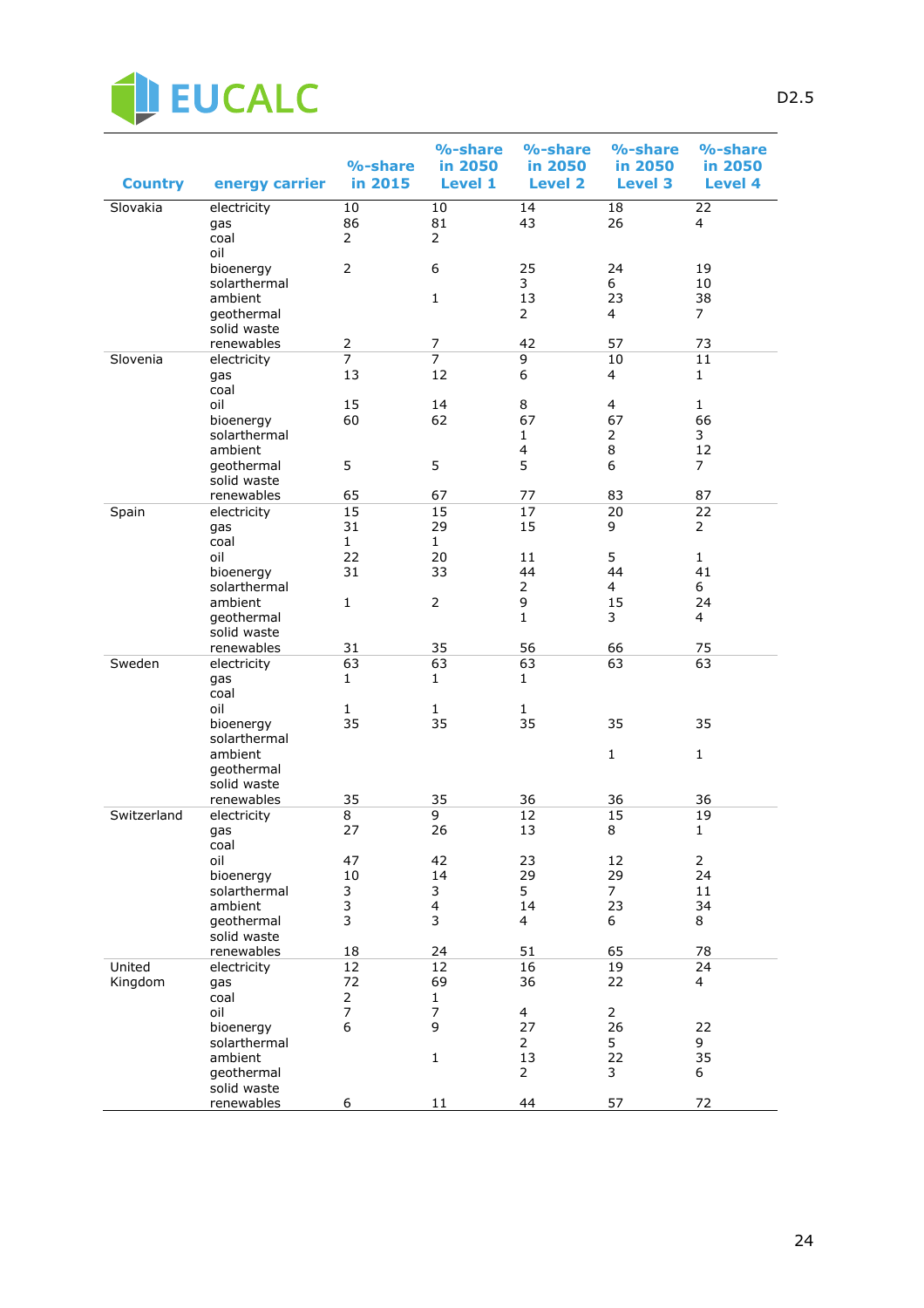# **JEUCALC**

# **6.3 Heating and cooling efficiency**

### **6.3.1 Lever description**

This lever controls the average energy loss in heating, cooling and ventilation systems and district heating generation. HVAC systems are becoming more and more energy efficient. Increase in the energy efficiency lowers the emissions impact.

## **6.3.2 The rationale for lever and level choices**

The efficiency of the systems within the building stock differ in age and technology, for example, low-temperature boilers versus condensing boilers. The efficiency of the whole system depends on the efficiency, insulation and configuration of several components of the heating system. How they are integrated into the individual building can be very different; the boiler, however, is most comparable. Therefore, the efficiency of the boiler is used to represent the improvement of the efficiency of the heating system.

Almost all boilers should be replaced at least once between 2015 and 2050 as the substitution rate based on the technical lifetime of a boiler is around 3.1%/a and the average lifetime approximately 25 years (Endberichts *et al.*, 2005). The efficiency of all the boilers in 2050 is dependent on the learning curve: if ambitious technologies are introduced quickly, then they will equip most of the buildings. The average efficiency will be higher compared to a slow market diffusion. The higher average efficiency associated with level 4 means a faster distribution of ambitious heating system compared to other ambition levels.

#### *6.3.2.1 Disaggregation methodology rational*

The efficiency values for the boilers are assumed to be the same within Europe, as these products can easily be traded across borders. As a starting point, the current efficiencies are used per country.

#### *6.3.2.2 Ambition levels & disaggregation method*

#### **EU-Levels**

| Table 9 - EU-Levels                    |   |  |  |    |  |  |
|----------------------------------------|---|--|--|----|--|--|
| <b>Efficiency improvement</b><br>(9/6) |   |  |  |    |  |  |
| fossil                                 |   |  |  | 18 |  |  |
| biomass                                | י |  |  |    |  |  |

#### **Disaggregation by country**

Source for the table 8 is: Wenzel and Nitsch, 2010; Schramek, 2011; COWI, TI and DGC, 2012a, 2012b; Nitsch et al., 2012; Fleiter et al., 2016.

|  | Table 10 - Disaggregation by country |  |  |
|--|--------------------------------------|--|--|
|--|--------------------------------------|--|--|

| <b>Country</b> | <b>Fuel efficiency</b><br>(9) | 2015 |    |    |    |    |
|----------------|-------------------------------|------|----|----|----|----|
| Austria        | Gas                           | 83   | 86 | 87 | 91 | 98 |
|                | Coal                          | 54   | 56 | 57 | 59 | 64 |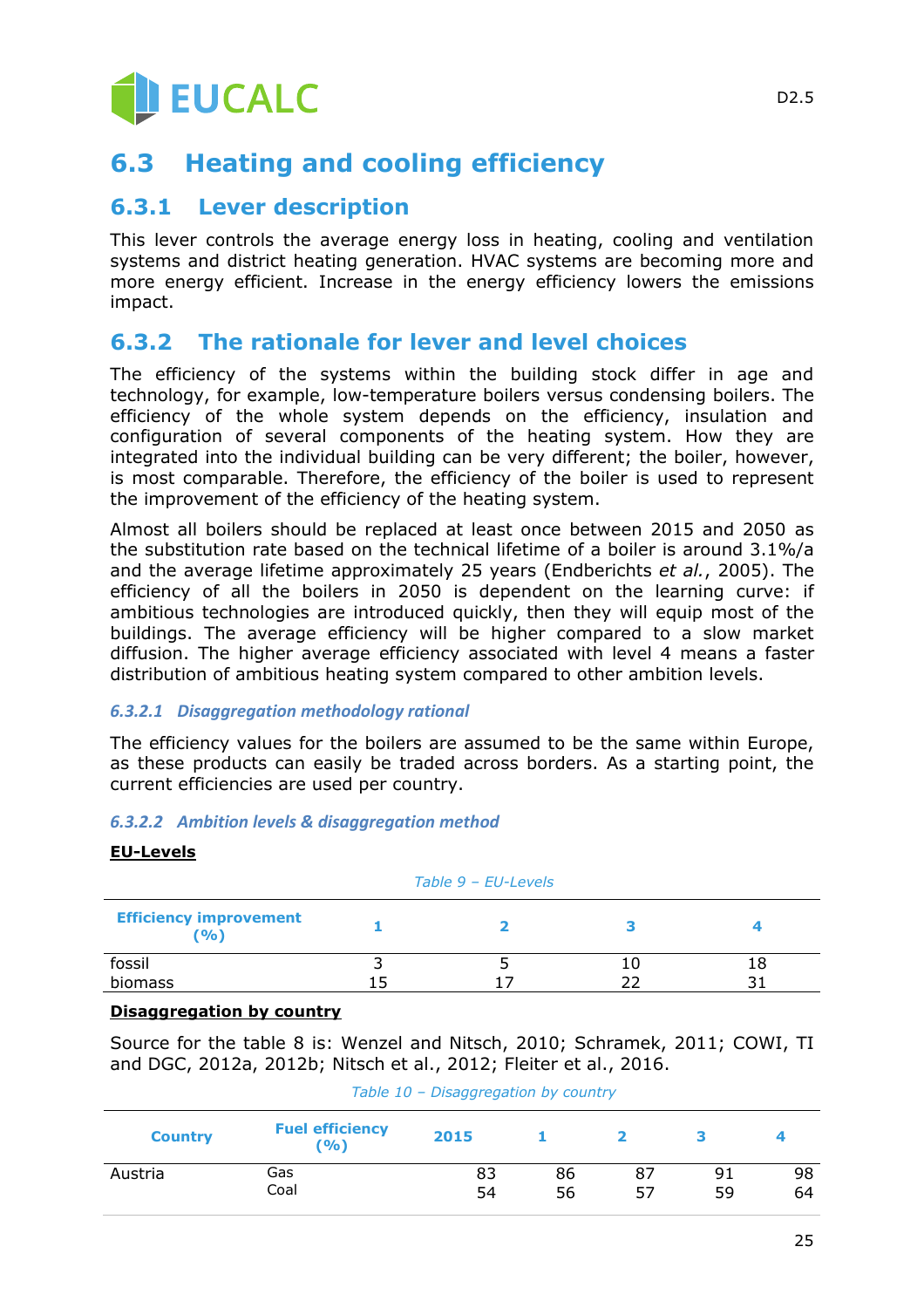

| <b>Country</b>  | <b>Fuel efficiency</b><br>(%) | 2015     | 1        | 2        | 3        | 4        |
|-----------------|-------------------------------|----------|----------|----------|----------|----------|
|                 | Oil<br>Renewables             | 86<br>55 | 89<br>63 | 91<br>64 | 95<br>67 | 98<br>72 |
| Belgium         | Gas<br>Coal                   | 80       | 83       | 84       | 88       | 94       |
|                 | Oil                           | 56<br>77 | 57<br>79 | 59<br>81 | 61<br>84 | 65<br>90 |
|                 | Renewables                    | 65       | 74       | 76       | 79       | 85       |
| <b>Bulgaria</b> | Gas                           | 83       | 85       | 87       | 91       | 97       |
|                 | Coal<br>Oil                   | 63       | 65       | 67       | 70       | 75       |
|                 | Renewables                    | 72<br>59 | 75<br>68 | 76<br>69 | 80<br>72 | 85<br>77 |
| Croatia         | Gas                           | 82       | 85       | 87       | 91       | 97       |
|                 | Coal                          | 59       | 61       | 62       | 65       | 69       |
|                 | Oil                           | 79       | 81       | 83       | 87       | 93       |
|                 | Renewables                    | 58       | 66       | 68       | 71       | 76       |
| Cyprus          | Gas<br>Coal                   | 82       | 85       | 87       | 91       | 97       |
|                 | Oil                           | 60<br>76 | 62<br>79 | 63<br>80 | 66<br>84 | 71<br>90 |
|                 | Renewables                    | 56       | 64       | 65       | 68       | 73       |
| Czech Republic  | Gas                           | 85       | 88       | 89       | 93       | 98       |
|                 | Coal                          | 60       | 62       | 63       | 66       | 71       |
|                 | Oil<br>Renewables             | 79       | 81       | 83       | 87       | 93       |
| Denmark         | Gas                           | 64<br>77 | 73<br>80 | 75<br>82 | 78       | 84       |
|                 | Coal                          | 60       | 62       | 63       | 85<br>66 | 91<br>71 |
|                 | Oil                           | 74       | 76       | 78       | 81       | 87       |
|                 | Renewables                    | 61       | 70       | 71       | 75       | 80       |
| Estonia         | Gas                           | 83       | 86       | 88       | 92       | 98       |
|                 | Coal<br>Oil                   | 60       | 62       | 63       | 66       | 70       |
|                 | Renewables                    | 75<br>64 | 78<br>73 | 79<br>75 | 83<br>78 | 89<br>84 |
| Finland         | Gas                           | 82       | 85       | 87       | 91       | 97       |
|                 | Coal                          | 62       | 64       | 65       | 68       | 73       |
|                 | Oil<br>Renewables             | 81       | 83       | 85       | 89       | 95       |
|                 |                               | 56       | 64       | 65       | 68       | 73       |
| France          | Gas<br>Coal                   | 83<br>54 | 86<br>56 | 87<br>57 | 91<br>60 | 98<br>64 |
|                 | Oil                           | 87       | 90       | 91       | 95       | 98       |
|                 | Renewables                    | 55       | 63       | 64       | 67       | 72       |
| Germany         | Gas                           | 83       | 86       | 87       | 91       | 98       |
|                 | Coal<br>Oil                   | 55       | 57       | 58       | 60       | 65       |
|                 | Renewables                    | 85<br>55 | 87<br>63 | 89<br>64 | 93<br>67 | 98<br>72 |
| Greece          | Gas                           | 81       | 83       | 85       | 89       | 95       |
|                 | Coal                          | 59       | 61       | 62       | 65       | 69       |
|                 | Oil                           | 76       | 79       | 80       | 84       | 90       |
|                 | Renewables                    | 55       | 63       | 64       | 67       | 72       |
| Hungary         | Gas<br>Coal                   | 84       | 86       | 88       | 92       | 98       |
|                 | Oil                           | 60<br>79 | 62<br>81 | 63<br>83 | 66<br>87 | 71<br>93 |
|                 | Renewables                    | 64       | 73       | 75       | 78       | 83       |
| Ireland         | Gas                           | 82       | 85       | 86       | 90       | 97       |
|                 | Coal                          | 62       | 64       | 65       | 68       | 73       |
|                 | Oil<br>Renewables             | 79       | 81       | 83       | 87       | 93       |
|                 |                               | 53       | 61       | 63       | 65       | 70       |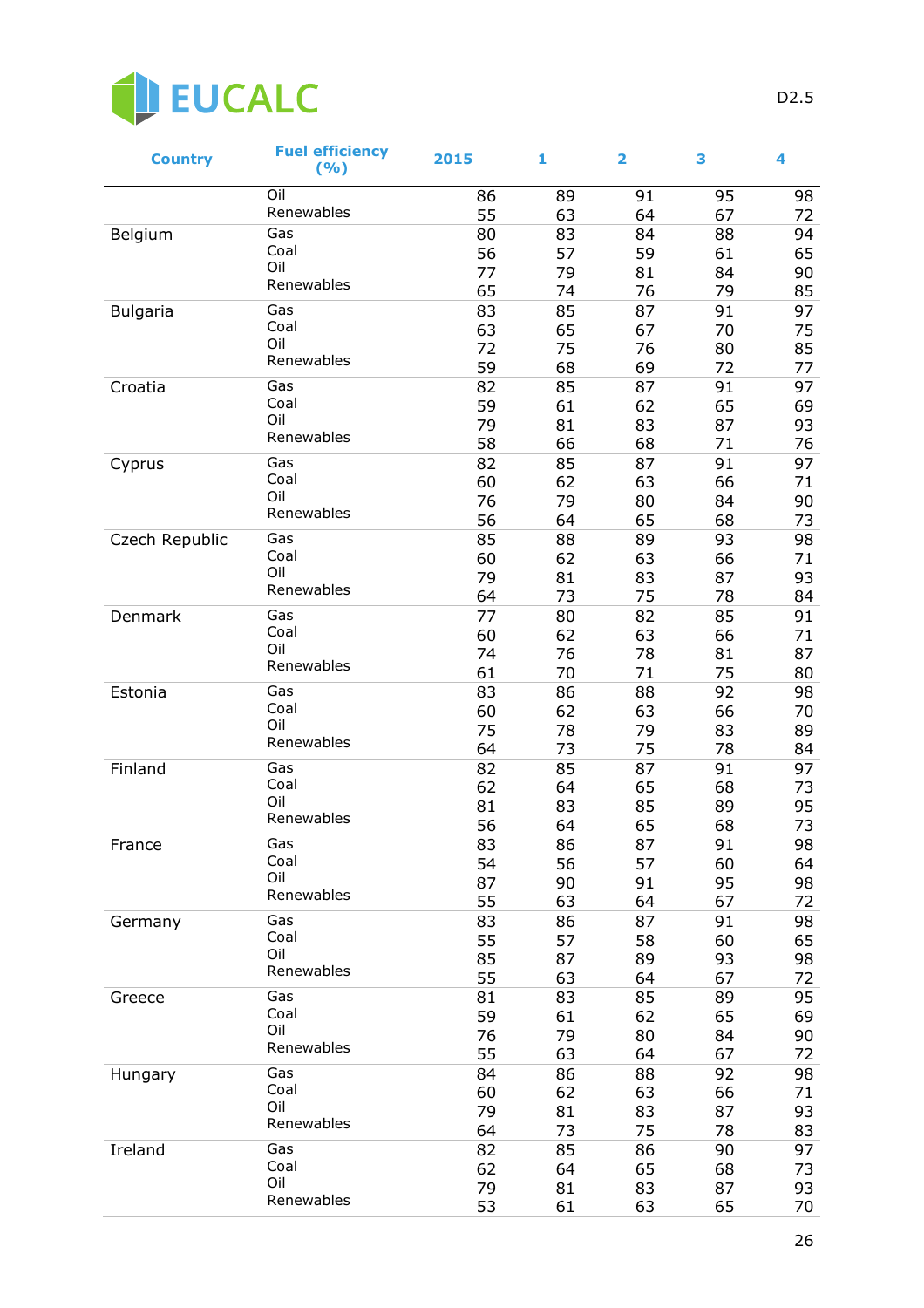

| <b>Country</b> | <b>Fuel efficiency</b><br>(%) | 2015 | 1  | 2  | 3  | 4  |
|----------------|-------------------------------|------|----|----|----|----|
| Italy          | Gas                           | 79   | 81 | 83 | 87 | 93 |
|                | Coal                          | 58   | 60 | 61 | 64 | 69 |
|                | Oil                           | 75   | 77 | 79 | 83 | 88 |
|                | Renewables                    | 56   | 65 | 66 | 69 | 74 |
| Latvia         | Gas                           | 82   | 85 | 86 | 90 | 96 |
|                | Coal                          | 58   | 60 | 61 | 64 | 68 |
|                | Oil                           | 85   | 88 | 89 | 93 | 98 |
|                | Renewables                    | 62   | 71 | 72 | 75 | 80 |
| Lithuania      | Gas                           | 85   | 88 | 89 | 93 | 98 |
|                | Coal                          | 61   | 63 | 64 | 67 | 72 |
|                | Oil                           | 79   | 81 | 83 | 87 | 93 |
|                | Renewables                    | 65   | 74 | 76 | 79 | 85 |
| Luxembourg     | Gas                           | 84   | 86 | 88 | 92 | 98 |
|                | Coal                          | 60   | 62 | 63 | 66 | 71 |
|                | Oil                           | 79   | 82 | 83 | 87 | 93 |
|                | Renewables                    | 68   | 77 | 79 | 83 | 88 |
| Malta          | Gas                           | 82   | 85 | 87 | 91 | 97 |
|                | Coal                          | 60   | 62 | 63 | 66 | 71 |
|                | Oil                           | 76   | 79 | 80 | 84 | 90 |
|                | Renewables                    | 67   | 77 | 79 | 82 | 88 |
| Netherlands    | Gas                           | 82   | 84 | 86 | 90 | 96 |
|                | Coal                          | 60   | 62 | 63 | 66 | 71 |
|                | Oil                           | 80   | 82 | 84 | 88 | 94 |
|                | Renewables                    | 60   | 68 | 70 | 73 | 78 |
| Poland         | Gas                           | 86   | 89 | 90 | 94 | 98 |
|                | Coal                          | 61   | 63 | 64 | 67 | 72 |
|                | Oil                           | 77   | 79 | 81 | 84 | 90 |
|                | Renewables                    | 70   | 80 | 82 | 85 | 91 |
| Portugal       | Gas                           | 82   | 84 | 86 | 90 | 96 |
|                | Coal                          | 60   | 62 | 63 | 66 | 71 |
|                | Oil                           | 80   | 83 | 84 | 88 | 94 |
|                | Renewables                    | 55   | 63 | 64 | 67 | 72 |
| Romania        | Gas                           | 82   | 85 | 87 | 91 | 97 |
|                | Coal                          | 63   | 64 | 66 | 69 | 74 |
|                | Oil                           | 79   | 81 | 83 | 87 | 93 |
|                | Renewables                    | 55   | 63 | 65 | 68 | 72 |
| Slovakia       | Gas                           | 84   | 87 | 88 | 92 | 98 |
|                | Coal                          | 60   | 62 | 63 | 66 | 71 |
|                | Oil                           | 79   | 81 | 83 | 87 | 93 |
|                | Renewables                    | 66   | 76 | 78 | 81 | 87 |
| Slovenia       | Gas                           | 84   | 86 | 88 | 92 | 98 |
|                | Coal                          | 60   | 62 | 63 | 66 | 71 |
|                | Oil                           | 79   | 82 | 84 | 87 | 93 |
|                | Renewables                    | 63   | 73 | 74 | 77 | 83 |
| Spain          | Gas                           | 83   | 86 | 87 | 91 | 98 |
|                | Coal                          | 67   | 69 | 70 | 74 | 79 |
|                | Oil                           | 80   | 82 | 84 | 88 | 94 |
|                | Renewables                    | 58   | 66 | 68 | 71 | 76 |
| Sweden         | Gas                           | 85   | 87 | 89 | 93 | 98 |
|                | Coal                          | 60   | 62 | 63 | 66 | 71 |
|                | Oil                           | 81   | 83 | 85 | 88 | 95 |
|                | Renewables                    | 56   | 64 | 65 | 68 | 73 |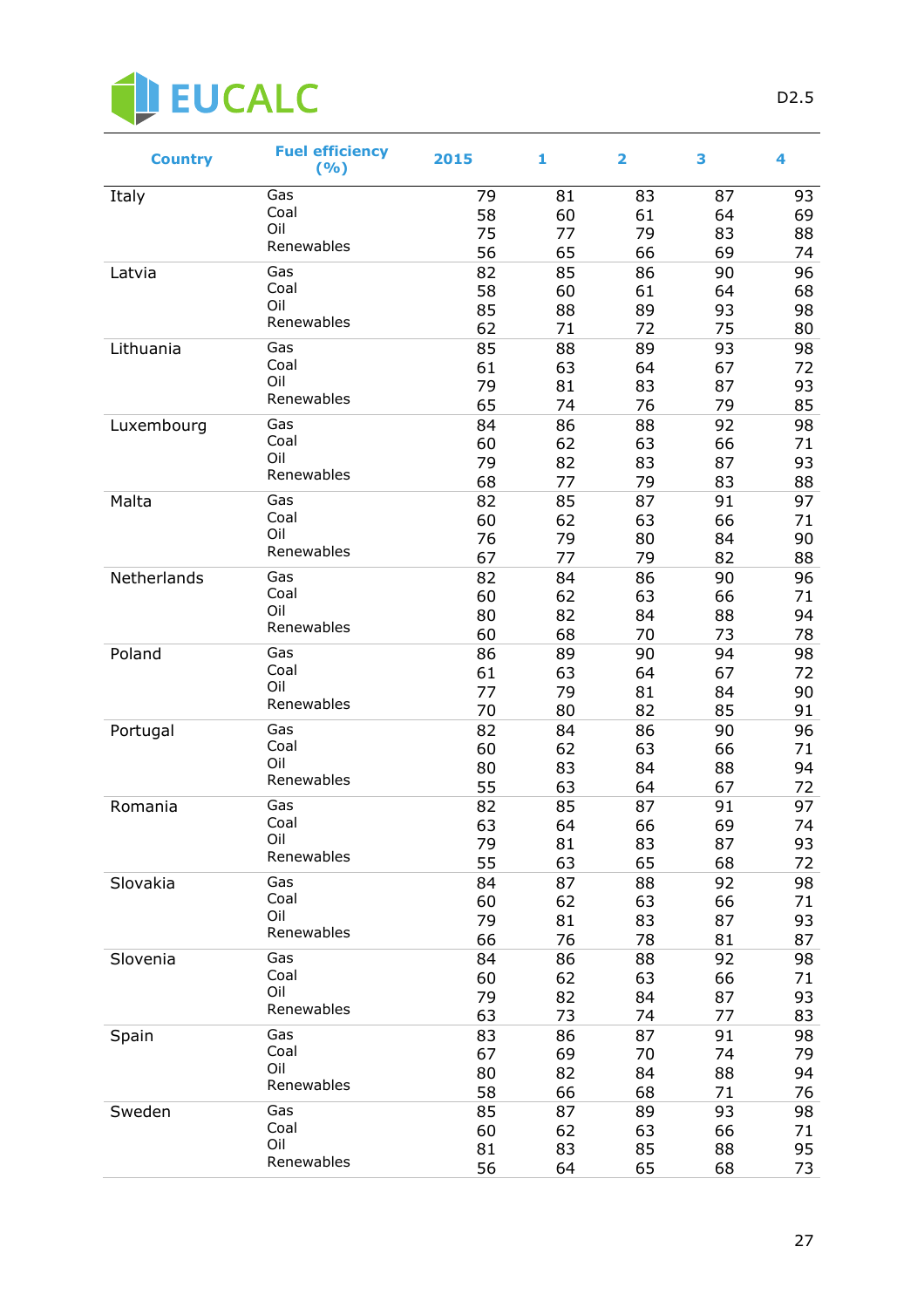

| <b>Country</b>                                  | <b>Fuel efficiency</b><br>( %) | 2015 |    | $\overline{\mathbf{2}}$ | з  | 4  |
|-------------------------------------------------|--------------------------------|------|----|-------------------------|----|----|
| Switzerland<br>Gas<br>Coal<br>Oil<br>Renewables |                                | 82   | 85 | 87                      | 91 | 97 |
|                                                 |                                | 60   | 62 | 63                      | 66 | 71 |
|                                                 |                                | 76   | 78 | 80                      | 84 | 89 |
|                                                 |                                | 56   | 64 | 65                      | 68 | 73 |
| Gas<br>United Kingdom<br>Coal<br>Oil            |                                | 82   | 85 | 86                      | 90 | 97 |
|                                                 |                                | 61   | 63 | 64                      | 67 | 72 |
|                                                 |                                | 79   | 82 | 83                      | 87 | 93 |
|                                                 | Renewables                     | 57   | 65 | 66                      | 69 | 74 |

# **7 Conclusions**

Greenhouse gas emissions (GHG) from buildings (both residential and commercial) make 13% of the total GHG emissions in Europe. In order to host people and provide a liveable environment, buildings use energy for different purposes including heating, cooling, ventilation, and lighting systems. The amount of energy consumed for creating a comfortable environment depends mostly on the design and the quality of the building. As energy balances aggregate sectors, the energy demand and GHG emissions for buildings include not only internal air conditioning, but also appliances and information and communications technology equipment.

Another way in which buildings are associated with GHG emissions is through the grey energy needed to produce the construction materials and perform the construction itself.

In order to assess the GHG emission originating from buildings, it is important to understand its drivers and effects that variations in the drivers would lead to. For this purpose, the report develops the logic applied in the building model and the calculation tool, by identifying and detailing the relevant drivers that influence buildings' GHG emissions in Europe.

The drivers refer to more than one area of interest included in the EUCalc project. Drivers will be related to different lifestyles of building occupants, to different trends in the construction industry, and finally, to the existing and foreseen building stock in Europe (including the embedded building and district heating energy systems).

A short list of the levers used in the EUCalc building module is presented in [Table](#page-8-0)  [1.](#page-8-0)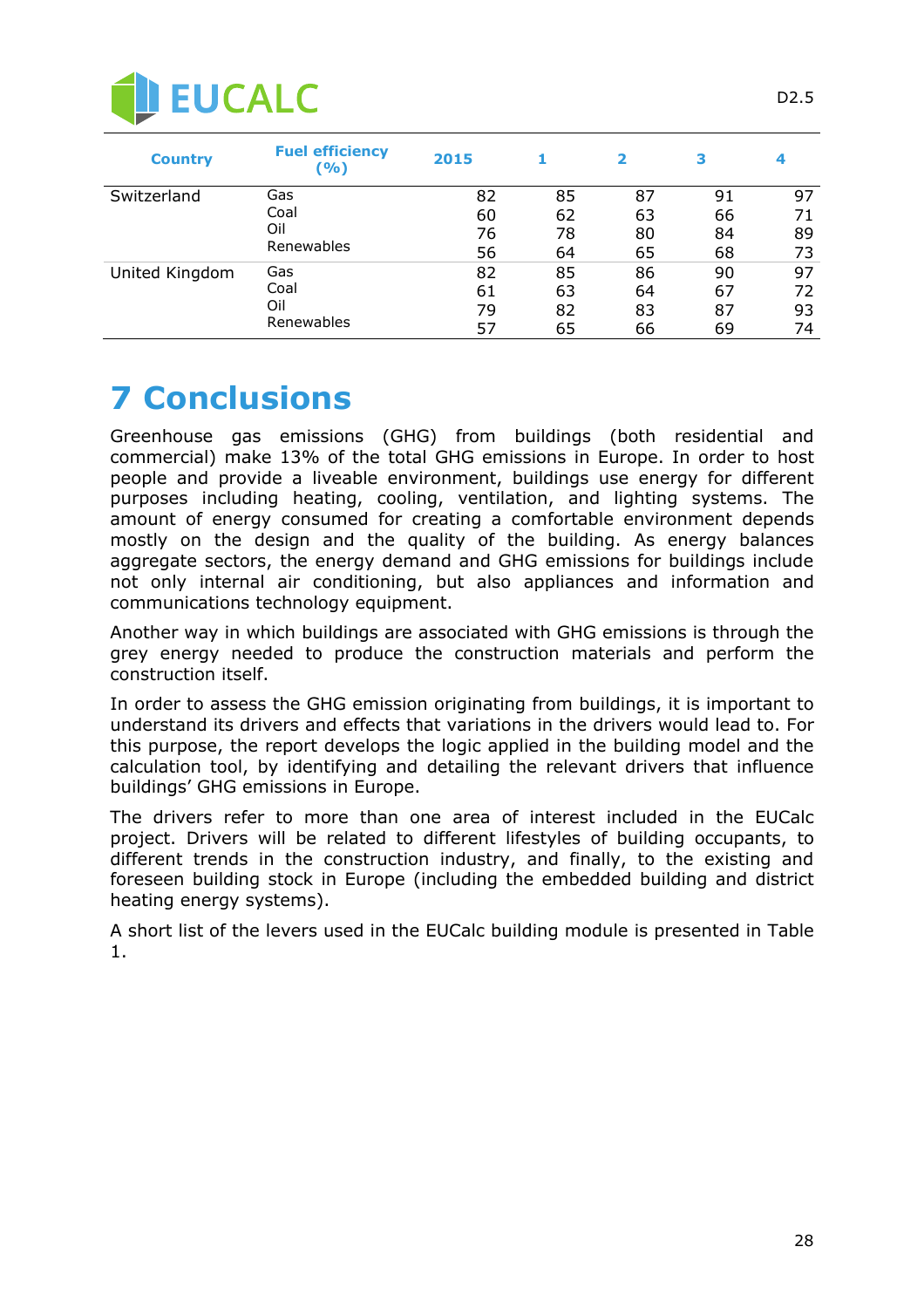

#### *Table 11 – Short list of the levers*

| <b>Lever</b>                             | <b>Output</b>                                                                      |
|------------------------------------------|------------------------------------------------------------------------------------|
| Living space demand per person           | Average living space per person                                                    |
| Building envelope                        | Average heat loss of a building                                                    |
| Indoor temperature                       | Average internal air temperature                                                   |
| Material switch                          | Percentage of material replaced                                                    |
| Material efficiency                      | Percentage of decrease<br>in<br>material<br>demand                                 |
| HVAC system efficiency                   | Average energy loss in HVAC and DH<br>systems                                      |
| District heating share                   | Level of energy demand covered by DH                                               |
| Technology and fuel share                | Technology mix linked to HVAC, DHW,<br>cooking and lighting, and district heating. |
| Appliances, cooking, lighting efficiency | rate of energy<br>Average<br>for<br>use<br>appliances, cooking, and lighting       |
| Share of residential floor cooled [%]    | Amount of floor space cooled                                                       |
| Appliance ownership [#/household]        | Yearly hours of use of each appliance                                              |
| Appliance use [hours/app]                | Replacement rate of the appliances                                                 |

Each of the levers has four ambition levels attached to it. The ambition levels used in EUCalc are:

- Level 1: Observed trends continuation scenario
- Level 2: Intermediate scenario, more ambitious than Level 1
- Level 3: Very ambitious but realistic scenario
- Level 4: Transformational scenario requiring strong changes and advances

Building up on the definition of main levers, the buildings module is based on an approach of medium complexity $^{13}$ . The calculations is based on historical data for the energy demand and projections until 2050 considering the ambition level choices made by the user. Furthermore, the energy demand in buildings depends on:

- Framework assumptions, such as the population development and the Climate change depending mostly on the protection effort of the rest of the world
- Lifestyle/ behavioral choices, such as the floor space demand per person, the demand and use of applications and the heating and cooling behaviour
- Existing infrastructure and resources, such as the the mix of building ages and types and the current energy mix as well as the availability of renewable resources which are often bound to location

 $13$  The Energy demand is performed on a bottom-up approach with a simplified single zone model for the assessment of climate impact on the energy demand for space heating and space cooling.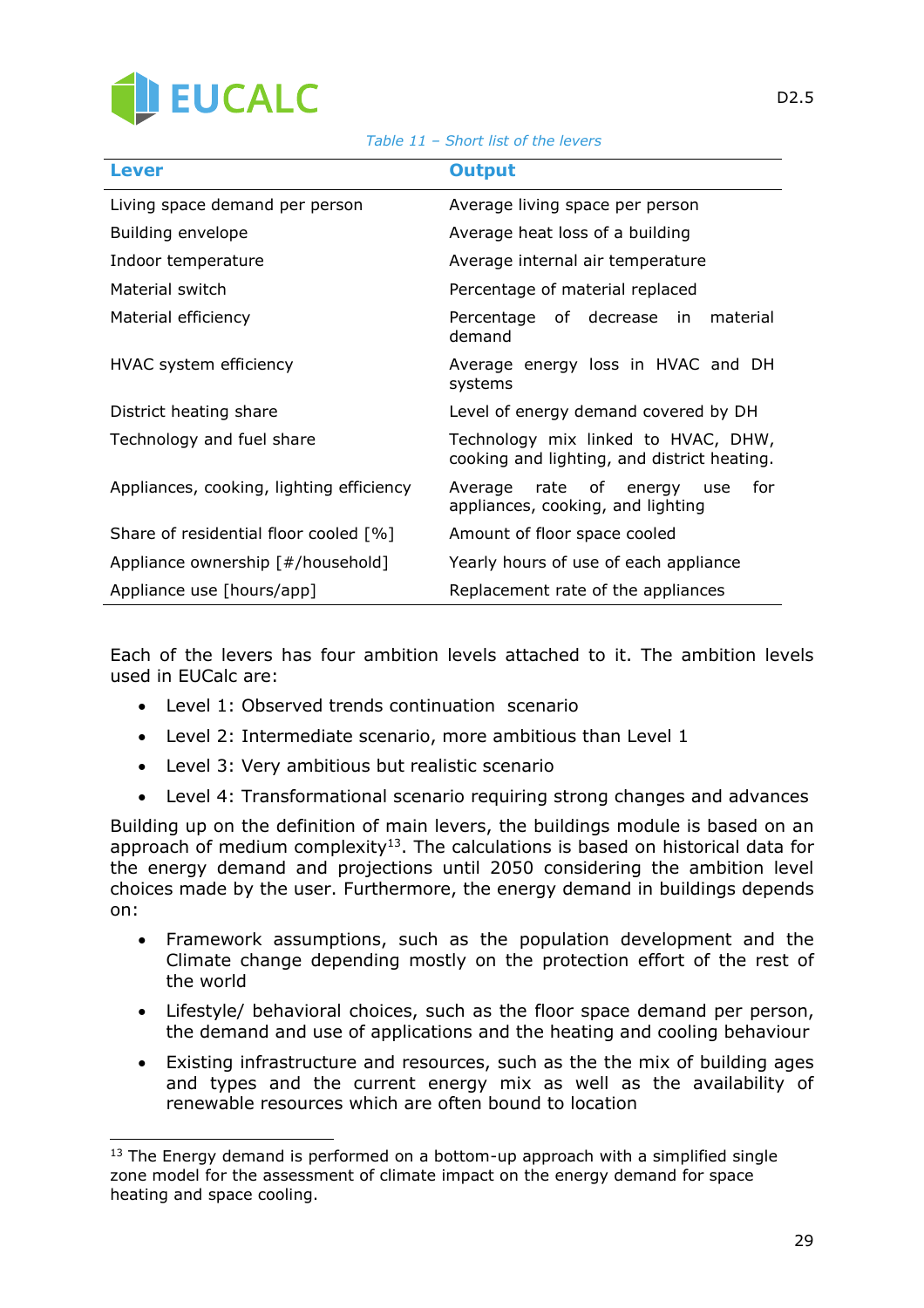

• Technology and fuel choises as defined and selected in the levers, such as the heating technologies, fuel type, technology mix, and system efficiencies.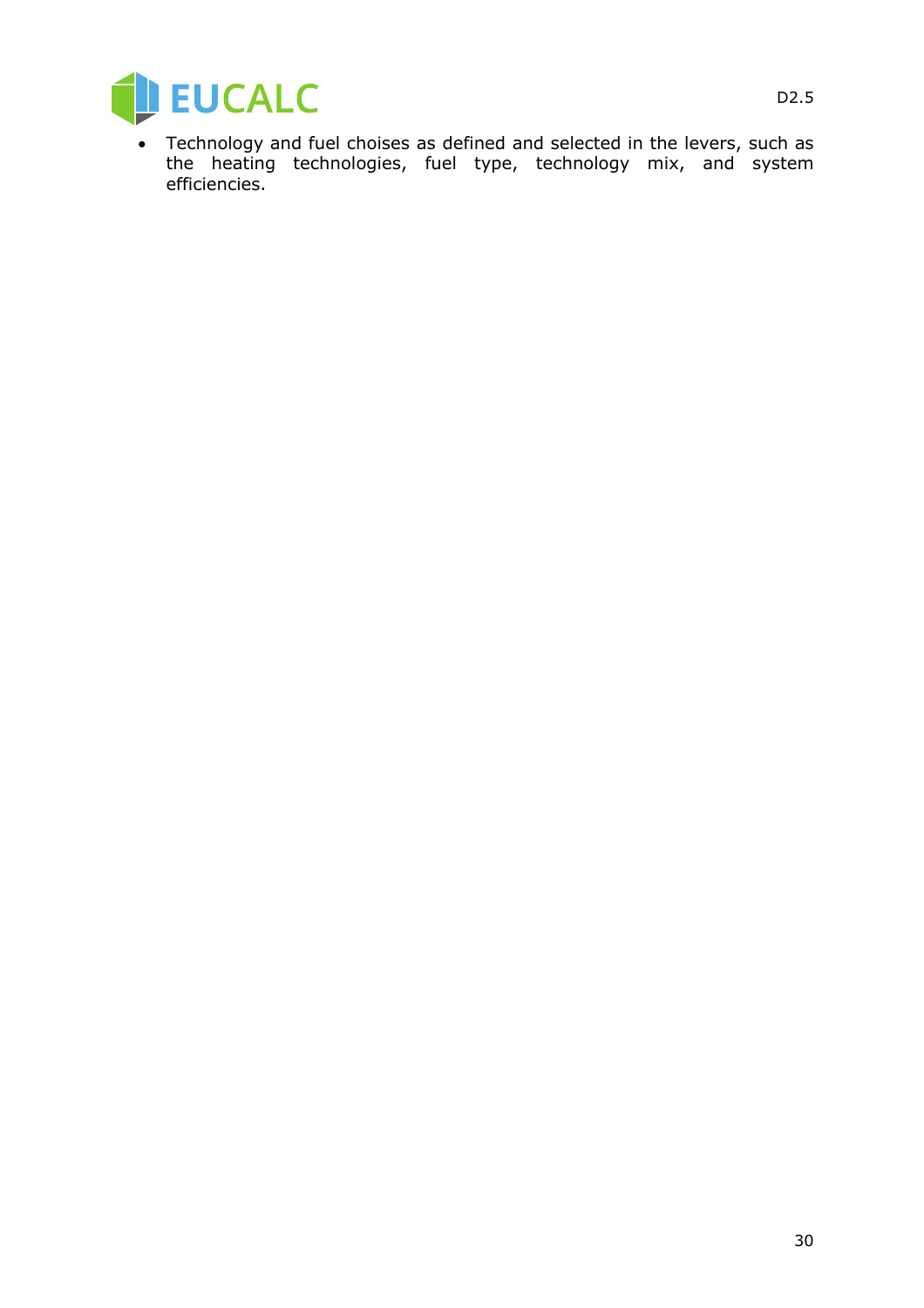# **JEUCALC**

# **8 References**

Bettgenhäuser, K. *et al.* (2014) 'Deep renovation of buildings: an effective way to decrease Europe's energy import dependency', *ECOFYS Germany GmbH by order of Eurima, Germany, Project Number: BUIDE14901*.

Boermans, T. *et al.* (2012) 'Renovation tracks for Europe up to 2050', *Ecofys Germany: Köln, Germany*.

Buildings Performance Institute Europe (BPIE) (2011) *Europe's Buildings Under The Microscope*. doi: ISBN: 9789491143014.

Buildings Performance Institute Europe (BPIE) (2016) *Building Renovation Strategies Under the Spotlight Delivering the Energy Efficiency Directive Article 4 -*. doi: http://dx.doi.org/10.1111/j.1468-1331.2006.01319.x.

Bürger, V. (2012) *Overview and assessment of new and innovative integrated policy sets that aim at the nZEB standard*. ENTRANZE. Available at: https://www.entranze.eu/files/downloads/D5\_4/Entranze\_D5.4\_05- 2012\_final.pdf.

COWI, TI and DGC (2012a) *Technology data for energy plants - individual heating plants*. Available at:

https://ens.dk/sites/ens.dk/files/Analyser/c\_teknologikatalog\_for\_individuelle\_va rmeanlaeg\_og\_energitransport\_2012.pdf.

COWI, TI and DGC (2012b) *Technology Data for Energy Plants Generation of Electricity and District Heating, Energy Storage and Energy Carrier Generation and Conversion*. Available at:

https://energiatalgud.ee/img\_auth.php/4/42/Energinet.dk.\_Technology\_Data\_fo r\_Energy\_Plants.\_2012.pdf.

D'Agostino, D. *et al.* (2016) 'Synthesis report on the national plans for nearly zero energy buildings (NZEBs)', *Joint Research Center (JRC) publications*.

Dean, B. *et al.* (2016) 'Towards zero-emission efficient and resilient buildings.: Global Status Report'. Global Alliance for Buildings and Construction (GABC).

Directorate-General for Energy (European Commission) (2019) *Clean energy for all Europeans*. European Commission. Available at:

https://publications.europa.eu/en/publication-detail/-/publication/b4e46873- 7528-11e9-9f05-01aa75ed71a1.

Endberichts, L. *et al.* (2005) 'Evaluierung der CO 2 -Minderungsmaßnahmen im Gebäudebereich'.

European Commission (2018) *A Clean Planet for all - A European strategic longterm vision for a prosperous, modern, competititve and climate neutral economy*.

Eurostat (2018) *Energy consumption in households*, *Statistics Explained*. Available at: https://ec.europa.eu/eurostat/statisticsexplained/index.php/Energy\_consumption\_in\_households (Accessed: 29 May 2019).

Fleiter, T. *et al.* (2016) 'Mapping and analyses of the current and future (2020- 2030) heating/cooling fuel deployment (fossil/renewables). Work package 2: Assessment of the technologies for the year 2012', *Hg. v. EUROPEAN COMMISSION: DIRECTORATE-GENERAL FOR ENERGY. Online verfügbar unter*